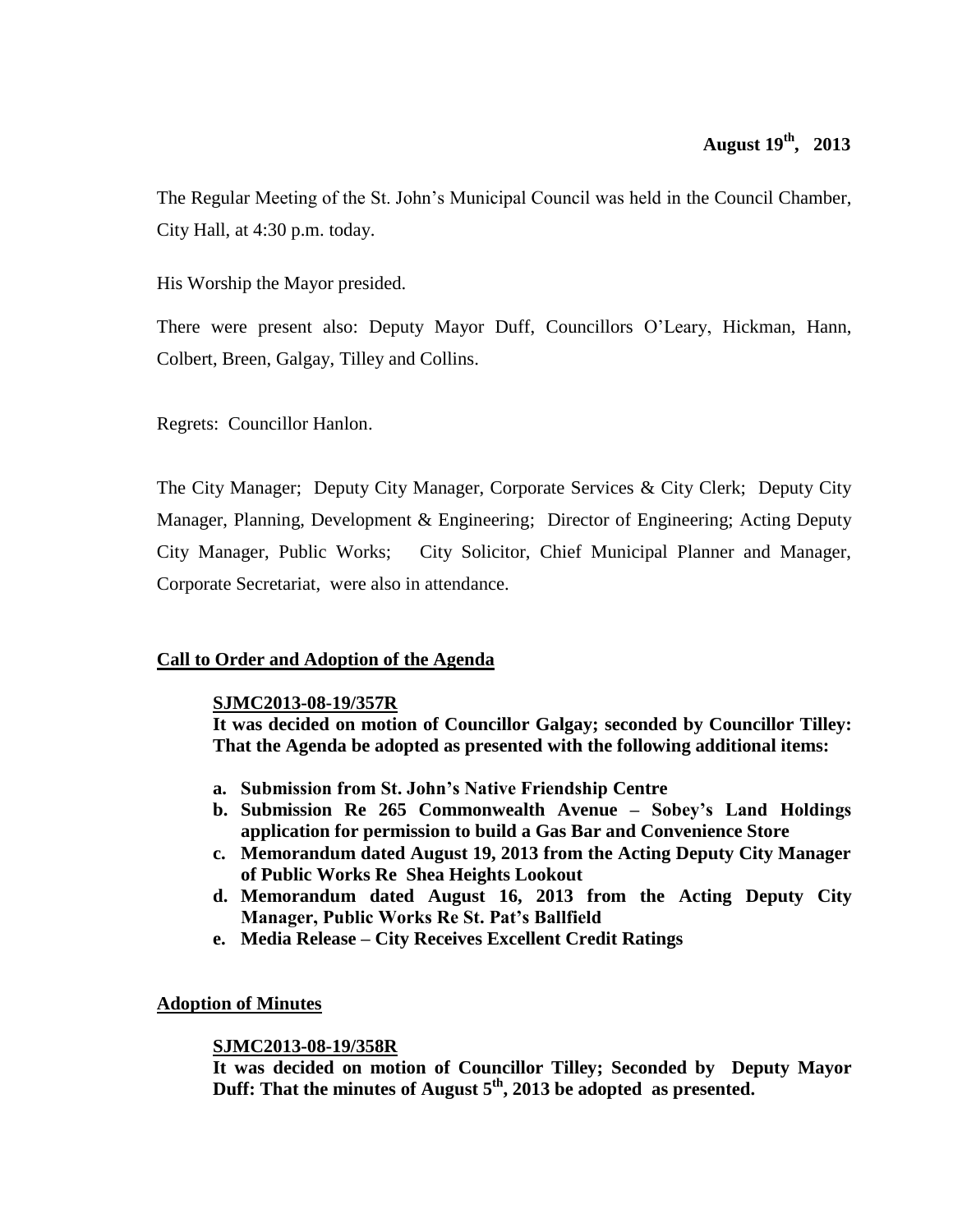#### **Business Arising**

**Notice of Motion – Councillor O'Leary Section 93 – Rules of Procedure\_\_\_\_\_\_**

#### **SJMC2013-08-19/359R**

**Pursuant to Notice of Motion, it was moved by Councillor O'Leary; seconded by Deputy Mayor Duff: That Section 93 of the Rules of Procedure be amended so as to provide that the appointment of Chairpersons of the Standing Committees is made via a regular meeting of Council.**

Discussion ensued during which Councillor O'Leary indicated that in her view it would be more appropriate to conduct the appointment of chairpersons of the committees in public vs private which would serve to heighten transparency and public engagement.

#### **SJMC2013-08-19/360R**

## **It was then moved by Councillor Hann; seconded by Councillor Tilley: That the matter be deferred.**

#### **The motion to defer being put was defeated.**

Discussion ensued on the main motion during which members of Council objecting to the motion indicated that the incoming Council should play a role in any change or fundamental review of the Rules of Procedure of Council.

Councillor O'Leary noted she will consider the comments made by members of Council but will continue her support of the motion.

## **Following discussion, the main motion being put there voted for it the mover. The motion was defeated.**

## **Application to Rezone Property – 38 Anthony Avenue**

Under business arising, Council considered a memorandum dated August 15, 2013 from the Chief Municipal Planner concerning the above noted application to rezone property at civic number 38 Anthony Avenue from the Residential Low Density (R1) Zone to the Residential Medium Density (R2) Zone. One submission in support of the application was also presented.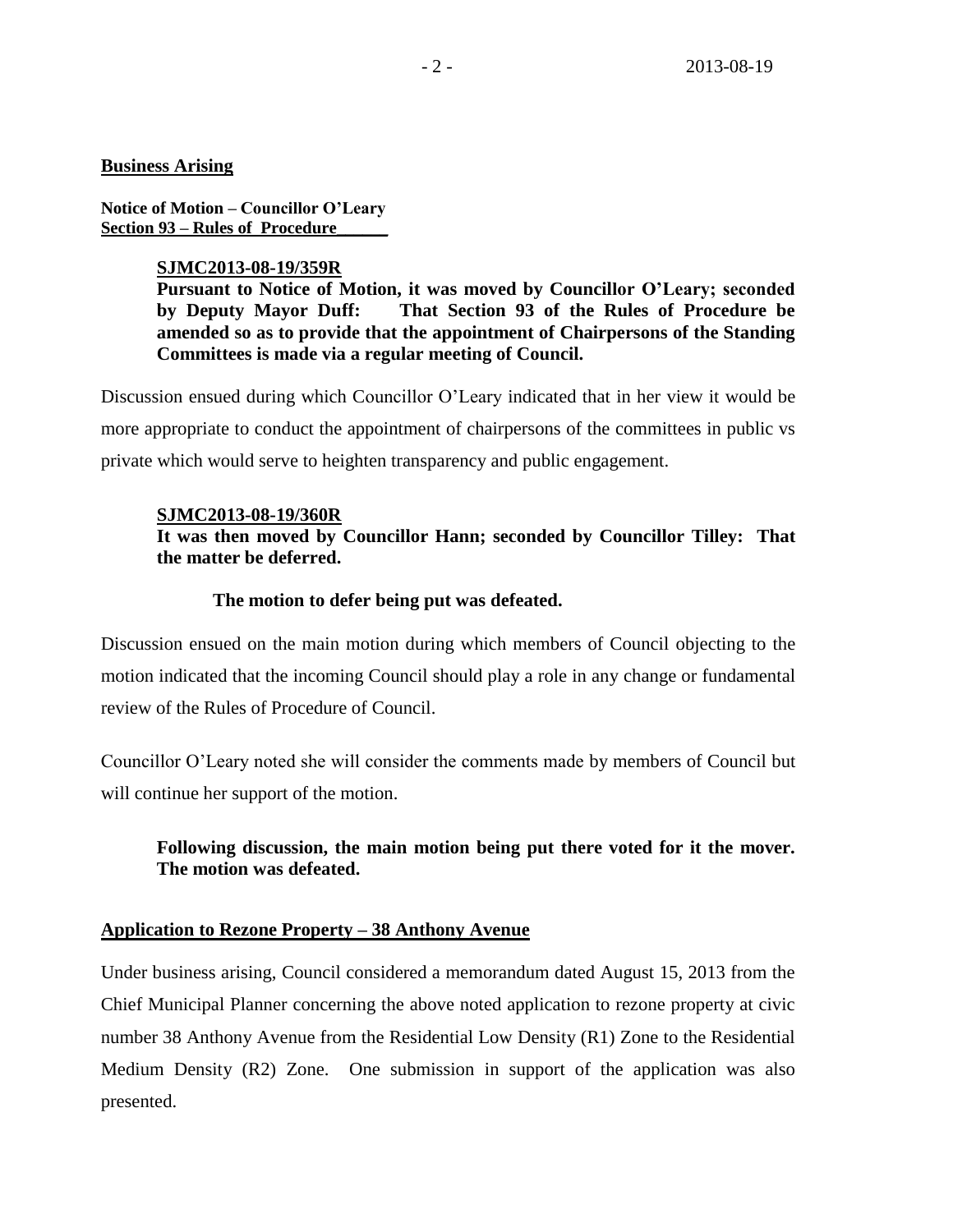**SJMC2013-08-19/361R**

**It was moved by Councillor Hann; seconded by Councillor Hickman: That the following Resolution for St. John's Development Regulations Amendment Number 580, 2013 be adopted:**

# **RESOLUTION ST. JOHN'S DEVELOPMENT REGULATIONS AMENDMENT NUMBER 580, 2013**

**WHEREAS** the City of St. John's wishes to accommodate development of property situated at 38 Anthony Avenue for the purpose of two semi-detached dwelling units.

**BE IT THEREFORE RESOLVED** that the City of St. John's hereby adopts the following map amendment to the St. John's Development Regulations in accordance with the provisions of the Urban and Rural Planning Act:

> **Rezone land at 38 Anthony Avenue from the Residential Low Density (R1) Zone to the Residential Medium Density (R2) Zone as shown on Map Z-1A attached.**

**BE IT FURTHER RESOLVED** that the City of St. John's requests the Minister of Municipal Affairs to register the proposed amendment in accordance with the requirements of the Urban and Rural Planning Act, 2000.

**IN WITNESS THEREOF** the Seal of the City of St. John's has been hereunto affixed and this Resolution has been signed by the Mayor and the City Clerk on behalf of Council this

19<sup>th</sup> day of August, 2013.

**\_\_\_\_\_\_\_\_\_\_\_\_\_\_\_\_\_\_\_\_\_\_\_\_\_\_\_\_\_\_**

**\_\_\_\_\_\_\_\_\_\_\_\_\_\_\_\_\_\_\_\_\_\_\_\_\_\_\_\_\_\_** 

**Mayor**

**City Clerk**

**Provincial Registration**

| accordance with the Urban and Rural Planning Act, 2000. |  |  |  |
|---------------------------------------------------------|--|--|--|
|                                                         |  |  |  |
|                                                         |  |  |  |
|                                                         |  |  |  |
|                                                         |  |  |  |
|                                                         |  |  |  |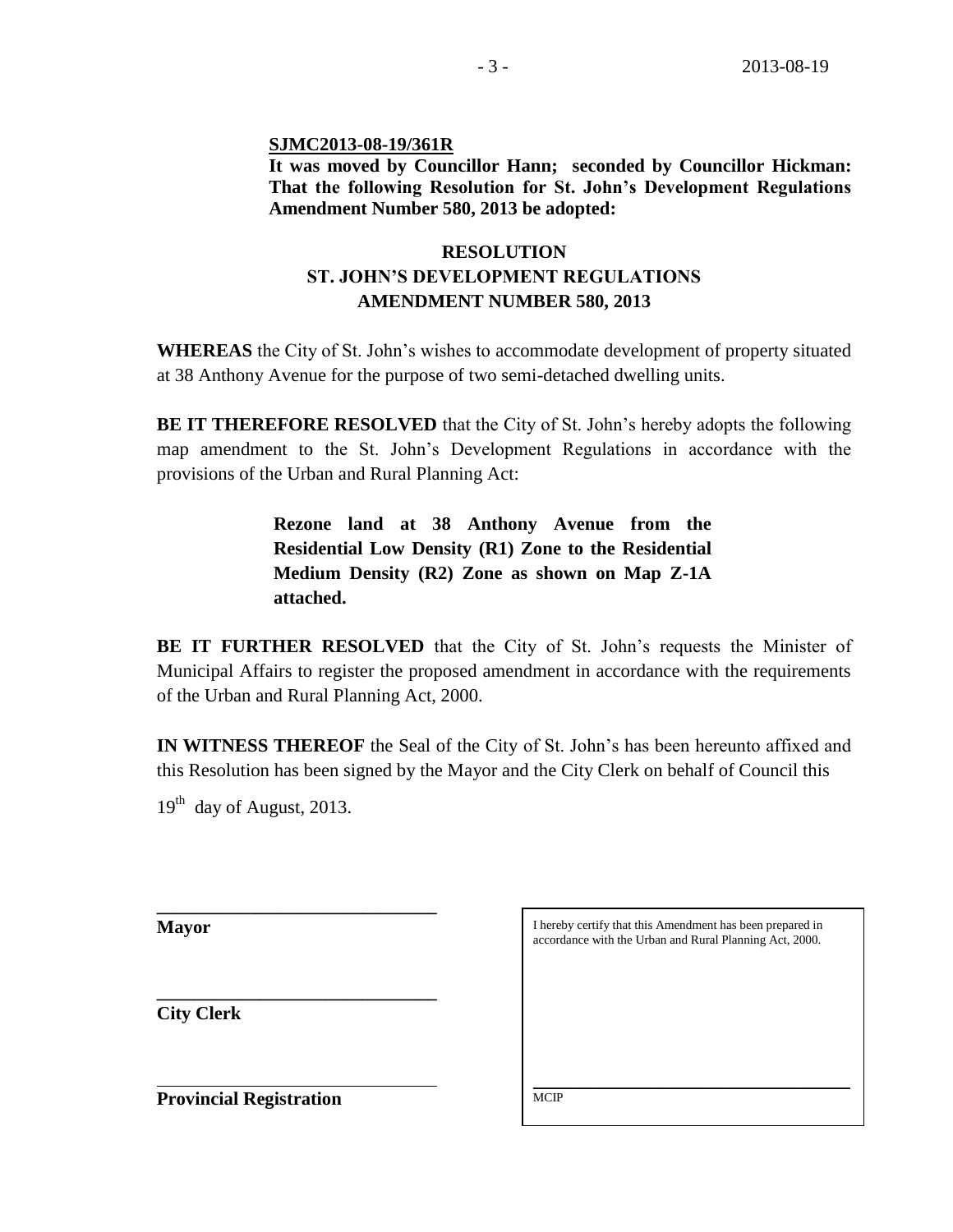| WINDY POIND RD<br>R <sub>1</sub><br>R <sub>1</sub><br>ANTHONY AVE<br>R <sub>1</sub>                                                | POND <sub>PL</sub><br>ANTHONY AVE                                                                                                                                                          |
|------------------------------------------------------------------------------------------------------------------------------------|--------------------------------------------------------------------------------------------------------------------------------------------------------------------------------------------|
| <b>CITY OF ST. JOHN'S</b><br><b>DEVELOPMENT REGULATIONS</b><br>Amendment No. 580, 2013<br>[Map $Z-1A$ ]                            | 2013 08 19 SCALE: 1:1000<br>CITY OF ST. JOHN'S<br>DEPARTMENT OF PLANNING,<br>DEVELOPMENT & ENGINEERING<br>I hereby certify that this amendment<br>has been prepared in accordance with the |
|                                                                                                                                    | Urban and Rural Planning Act.                                                                                                                                                              |
| AREA PROPOSED TO BE REZONED FROM<br>RESIDENTIAL LOW DENSITY (R1) LAND USE ZONE TO<br>RESIDENTIAL MEDIUM DENSITY (R2) LAND USE ZONE |                                                                                                                                                                                            |
| <b>38 Anthony Avenue</b>                                                                                                           |                                                                                                                                                                                            |
|                                                                                                                                    |                                                                                                                                                                                            |
|                                                                                                                                    | M.C.I.P. signature and seal                                                                                                                                                                |
|                                                                                                                                    |                                                                                                                                                                                            |
| <b>Mayor</b>                                                                                                                       |                                                                                                                                                                                            |
| <b>City Clerk</b>                                                                                                                  |                                                                                                                                                                                            |
| <b>Council Adoption</b>                                                                                                            | <b>Provincial Registration</b>                                                                                                                                                             |

**The motion being put was unanimously carried.**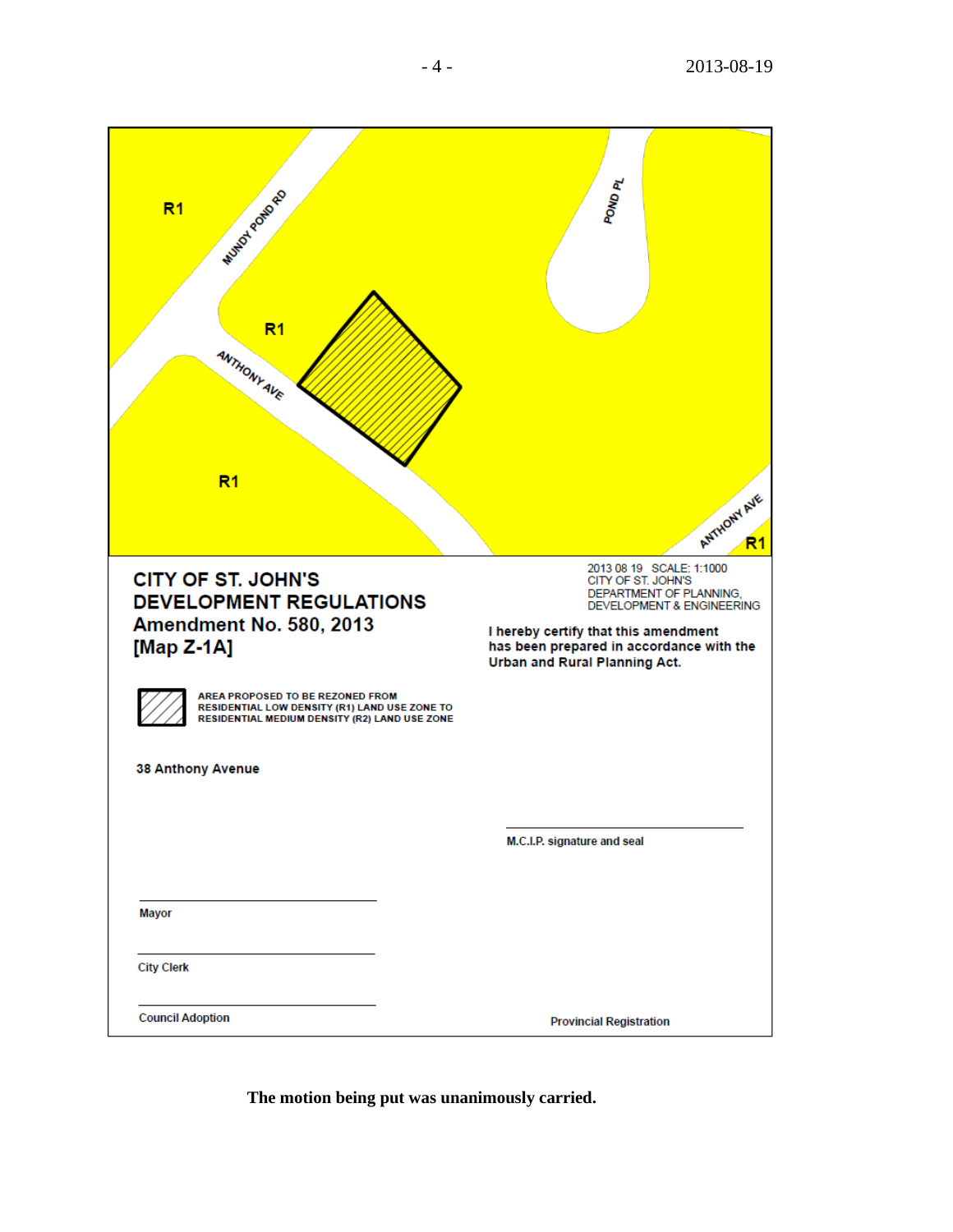#### **Other Matters**

#### **Media Release – City Receives Excellent Credit Ratings**

Councillor Breen presented a Press Release announcing that the City of St. John's has received a credit rating of "A+stable" from international credit rating agency Standard and Poor's. Councillor Breen noted that following on the heels of the Aa2 Stable rating the City received from Moody's in the spring this clearly indicates that focus on strong fiscal management processes are paying off for the City.

#### **Notices Published**

**a. A Discretionary Use Application** has been submitted by Sobey's Land Holdings Limited requesting permission to establish a **Gas Bar and Convenience Store at the Civic No. 265 Commonwealth Avenue** (corner of Commonwealth Avenue & Brookfield Road). The total floor area of building will be  $223m^2$ . A four pump island is proposed, with eight nozzles in total. Proposed hours of operation are 6 a.m. to midnight. Twenty-two on-site parking spaces are provided**.** 

#### **Two (2) Submissions of objection**

#### **SJMC2013-08-19/362R**

## **It was moved by Councillor Hann; seconded by Councillor Colbert: That the application be approved.**

Deputy Mayor Duff and Councilor O'Leary supported a recommendation by staff that the application be deferred pending consultation with the City of Mount Pearl.

Members of Council supporting the motion noted that the City will inform the City of Mount Pearl that the City would be moving forward on the application based on its own merits.

## **The motion to approve the application being put was carried with Deputy Mayor Duff and Councillor O'Leary dissenting.**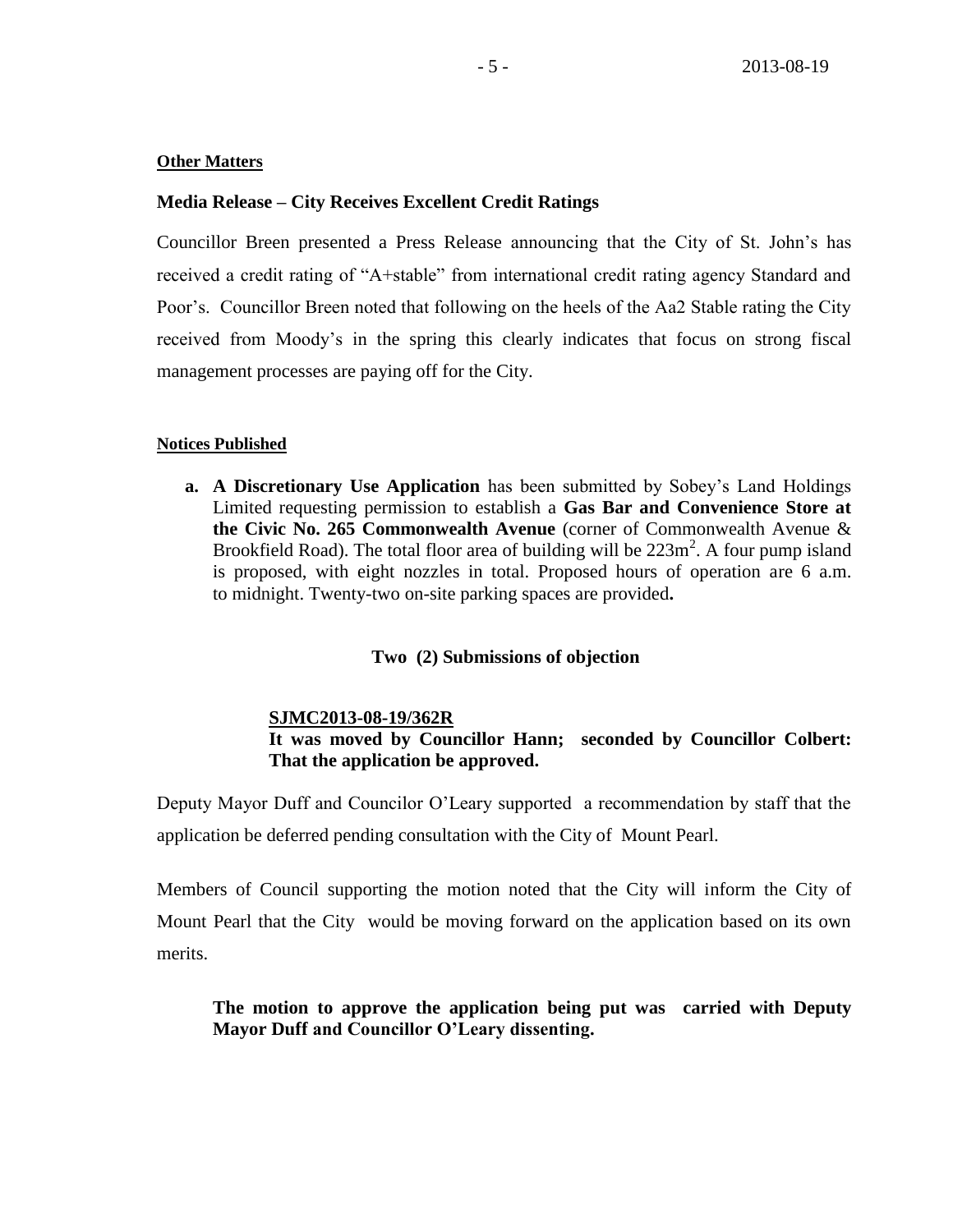#### **Public Hearing**

**a. Public Information Session Report dated August 13, 2013 Re: Proposed Child-Care Centre (Daycare) Applicant: St. John's Native Friendship Association 97 Elizabeth Avenue (Ward 4) Residential Low Density (R1) Zone**

Councillor Hickman presented the report of a public information session held on August 13, 2013 concerning an application by the Native Friendship Association for a proposed child-Care Centre, 97 Elizabeth Avenue. Submissions of objection and support were presented and considered by Council.

#### **SJMC2013-08-19/363R**

**It was moved by Councillor Hickman; seconded by Councillor Breen: That the application from the St. John's Native Friendship Association for a proposed Child-Care Centre (daycare), 97 Elizabeth Avenue be rejected.**

In speaking to the motion, Councillors Hickman and Breen indicated their support of staff's recommendation that the application be rejected in light of the potential for safety concerns with traffic movements along Elizabeth Avenue during peak traffic hours. Councillor Hickman also felt that the area is a residential stable neighbourhood that should be protected. Councillor Breen felt that the proposed development will lead to further commercial development on Elizabeth Avenue.

Members of Council voting against the motion to reject felt (1) that the St. John's Native Friendship Centre has satisfactorily addressed the issues that were raised by residents of the neighbourhood; (2) that the proposed day care will be of great benefit to students planning to attend MUN or College of the North Atlantic; (3) that daycares are encouraged in the Municipal Plan and add a pleasant presence to a neighbourhood; (4) that there is a high demand for daycares in the City; (5) that the application meets the intent of Section 7.6 of the St John's Development Regulations.

## **Following discussion, the motion to reject being put there voted for it the mover and seconder. The motion to reject was lost.**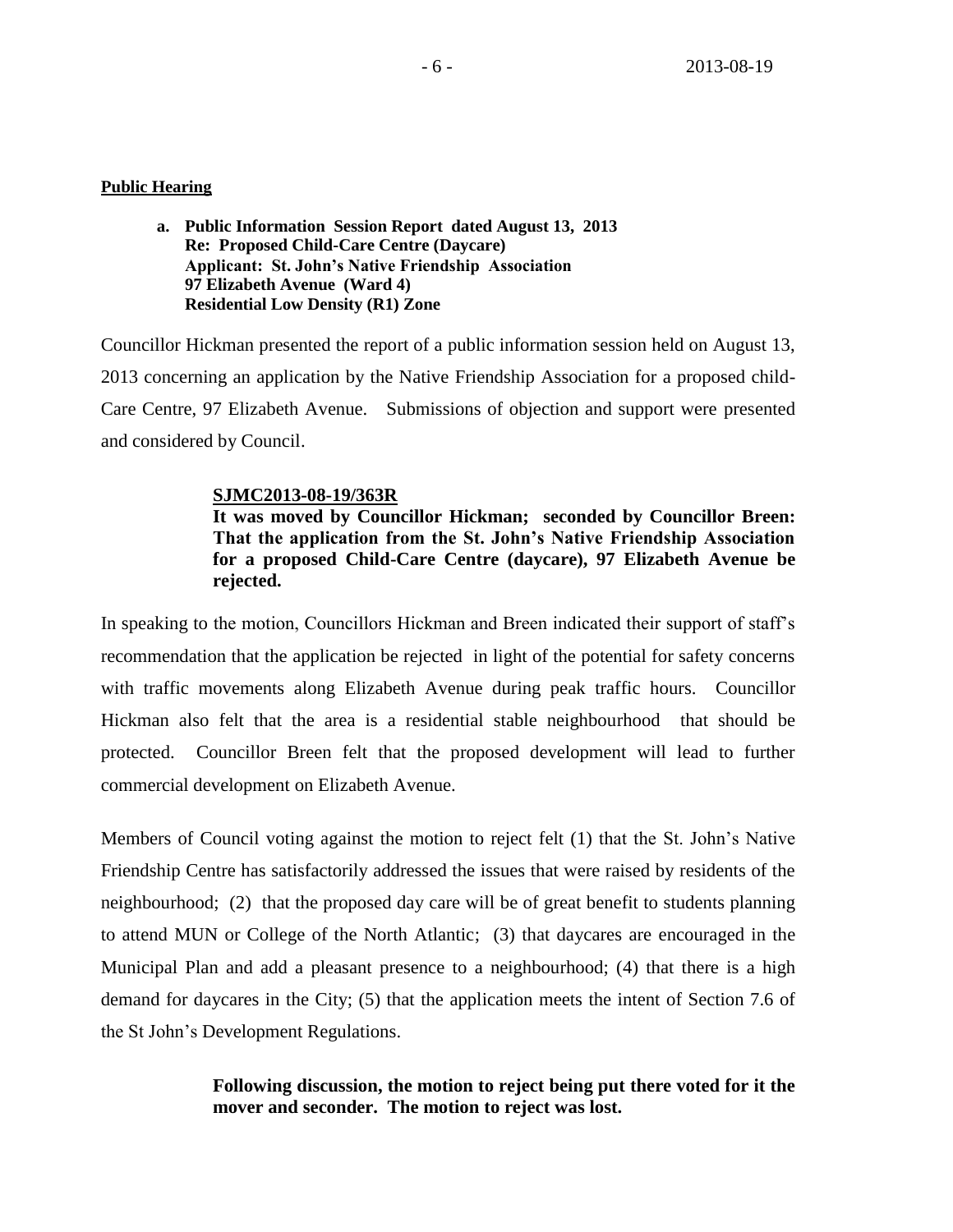#### **SJMC2013-08-19/364R**

**It was then moved by Councillor Tilley; seconded by Councillor Galgay: That the application from the St. John's Native Friendship Association for a proposed Child-Care Centre (daycare), 97 Elizabeth Avenue be approved.** 

**The motion to approve being put was carried with Councillors Hickman and Breen dissenting.**

**Committee Reports**

## **Development Committee Report of August 6th , 2013**

Council considered the following Development Committee Report dated August 6, 2013:

The following matters were considered by the Development Committee at its meeting held on August 6, 2013. A staff report is attached for Council's information.

**1. Department of Planning File Number 13-00138/B-17-S.26 Proposed Expansion of Residential Building Lot Area to Expand Dwelling** *Department of Environment and Conservation File No.1025818* **Crown Land Grant Referral for 0.007 hectaires 178 Signal Hill Road – CDA Signal Hill Zone (Ward 2)**

The Development Committee recommends that Council reject the application for the subject Crown Land Grant.

 $\frac{1}{2}$ 

Robert F. Smart, City Manager Chair – Development Committee

**SJMC2013-08-19/365R It was moved by Councillor Hann; seconded by Councillor Collins: That the Committee's recommendation be approved.**

**The motion being put was unanimously carried.**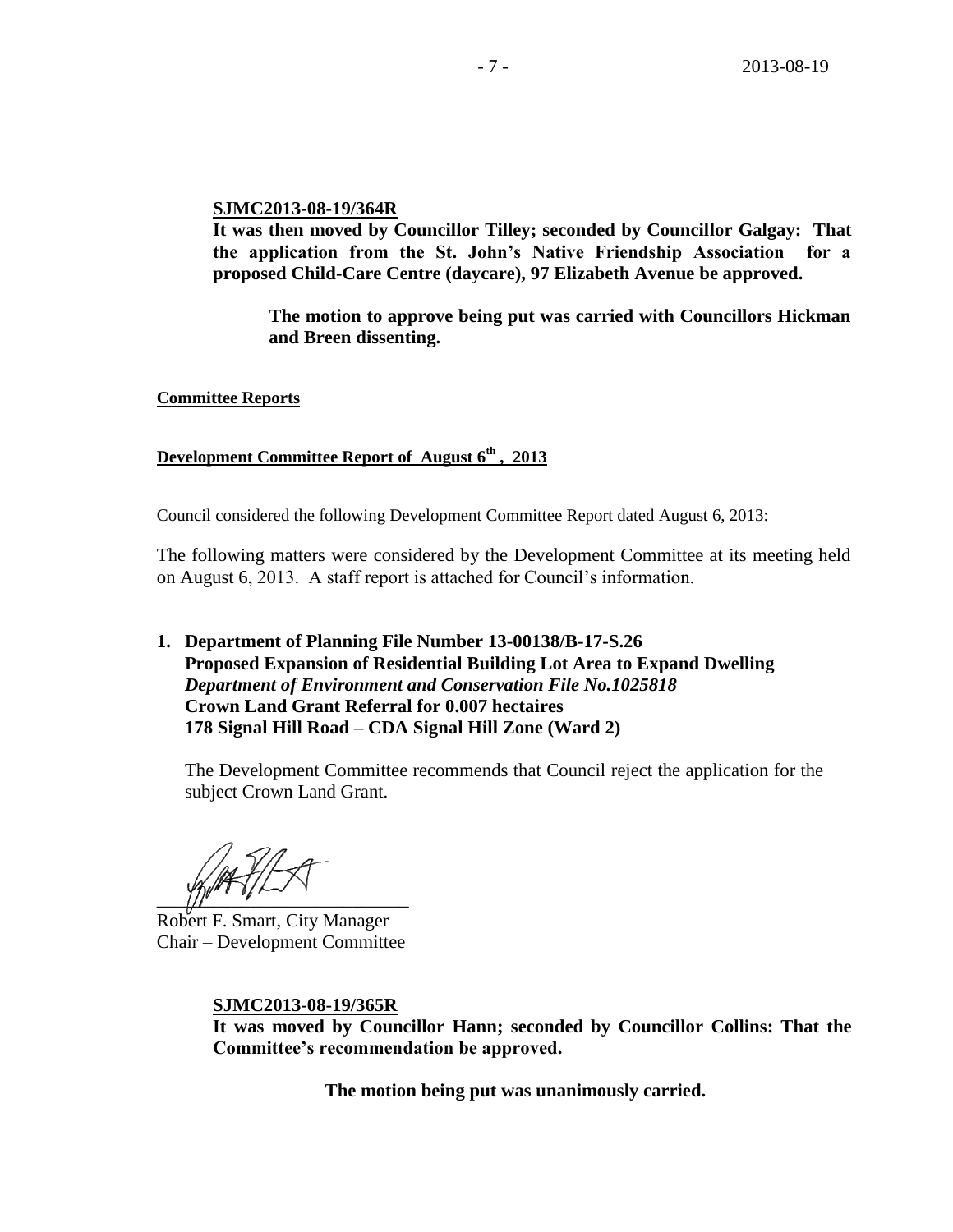## **Development Committee Repot of August 13th, 2013**

Council considered the following Development Committee Report dated August 13<sup>th</sup>, 2013:

The following matter was considered by the Development Committee at its meeting held on August 13, 2013

**2. Department of Planning File Number 13-00203/B-17-T.29**  *Department of Environment and Conservation File No.1036083* **Crown Land Lease Referral for 2.72 Hectares of Land for Horticultural Use and Hay Production Trans-Canada Highway (off Dunn's Hill Road) – Ward 5 Forestry (F) Zone**

The Development Committee recommends that Council approve the subject Crown Land Lease application. Should the applicant be successful in obtaining the Crown Land Lease, a formal development application must be submitted to the City for review, advertising and approvals prior to the commencement of any development on the site.

 $\frac{1}{2}$ 

Robert F. Smart, City Manager Chair – Development Committee

#### **SJMC2013-08-19/366R**

**It was moved by Councillor Hann; seconded by Councillor Collins: That the Committee's recommendation be approved.**

**The motion being put was unanimously carried.**

#### **Finance and Administration Standing Committee Report of July 24th , 2013**

Council considered the following Finance and Administration Standing Committee Report dated July  $24<sup>th</sup>$ , 2013:

**IN ATTENDANCE:** Councillor Danny Breen, Chairperson Councillor Tom Hann Councillor Bruce Tilley Councillor Sheilagh O'Leary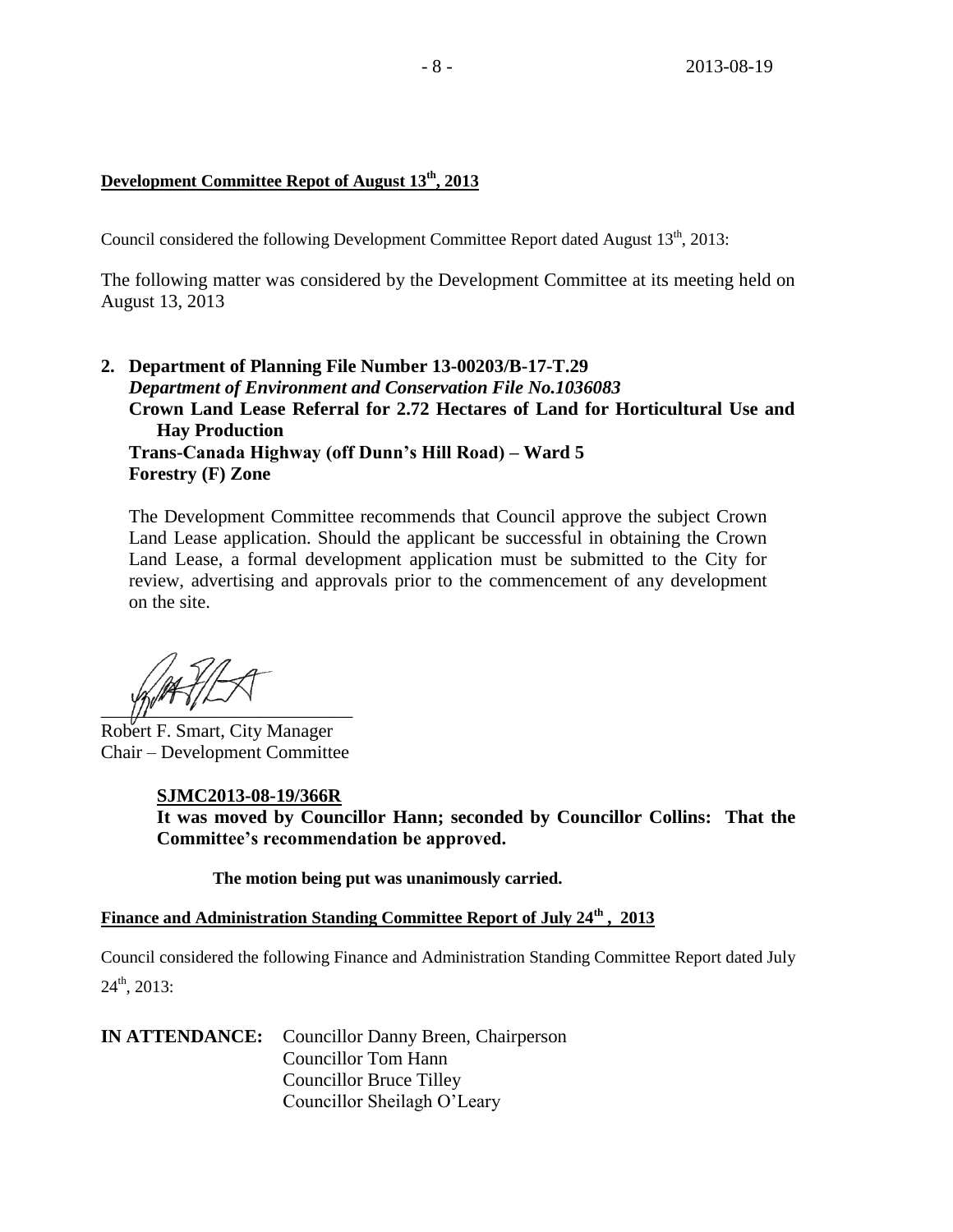Councillor Sandy Hickman Councillor Frank Galgay Mr. Robert Smart, City Manager Mr. Neil Martin, Deputy City Manager Mr. Robert Bishop, Deputy City Manager, Financial Management Mr. Dave Blackmore, Deputy City Manager; PDE Mr. Paul Mackey, Deputy City Manager, Public Works Mr. Don Brennan, Director of Roads and Traffic Ms. Diane Winsor, Director, Human Resources Ms. Tanya Hayward, Director, Recreation Mr. Sean Janes, City Internal Auditor Ms. Sandy Abbott, Recording Secretary

#### **1. Requests for Financial Support and Sponsorships**

The Committee considered a memorandum from the Deputy City Manager, Corporate Service/City Clerk outlining requests from the following groups/organizations under the City's policy for Conference Sponsorship:

- **a)** Newfoundland Handball Association: Request for the City to provide funding to host the Atlantic Handball Championships in St. John's from October 2-5, 2013.
- **b)** Aerospace and Defence Industry Association of NL (ADIANL): Request for the City to provide funding to host the Maritime and Arctic Security Conference in St. John's from November 12-13, 2013.

Supporting documentation for the requests was reviewed and the following recommendation is brought forward:

#### **The Committee recommends the following contributions in accordance with Policy No. 04-09-02:**

Newfoundland Handball Association ........................................................ \$500.00 Aerospace and Defence Industry Association of NL (ADIANL) ............. \$750.00

#### **2. Governor Generals' Curling Club of Canada**

The Committee received a request to host a dinner for the Governor Generals' Curling Club Safari on September 8, 2014 at 6:30-7:00 pm. Approximately 60-80 people will be in attendance.

**The Committee recommends approval of the City of St. John's hosting the Governor Generals' Curling Club Dinner on September 8, 2014 at 6:30-7:00 pm for approximately 60-80 people.**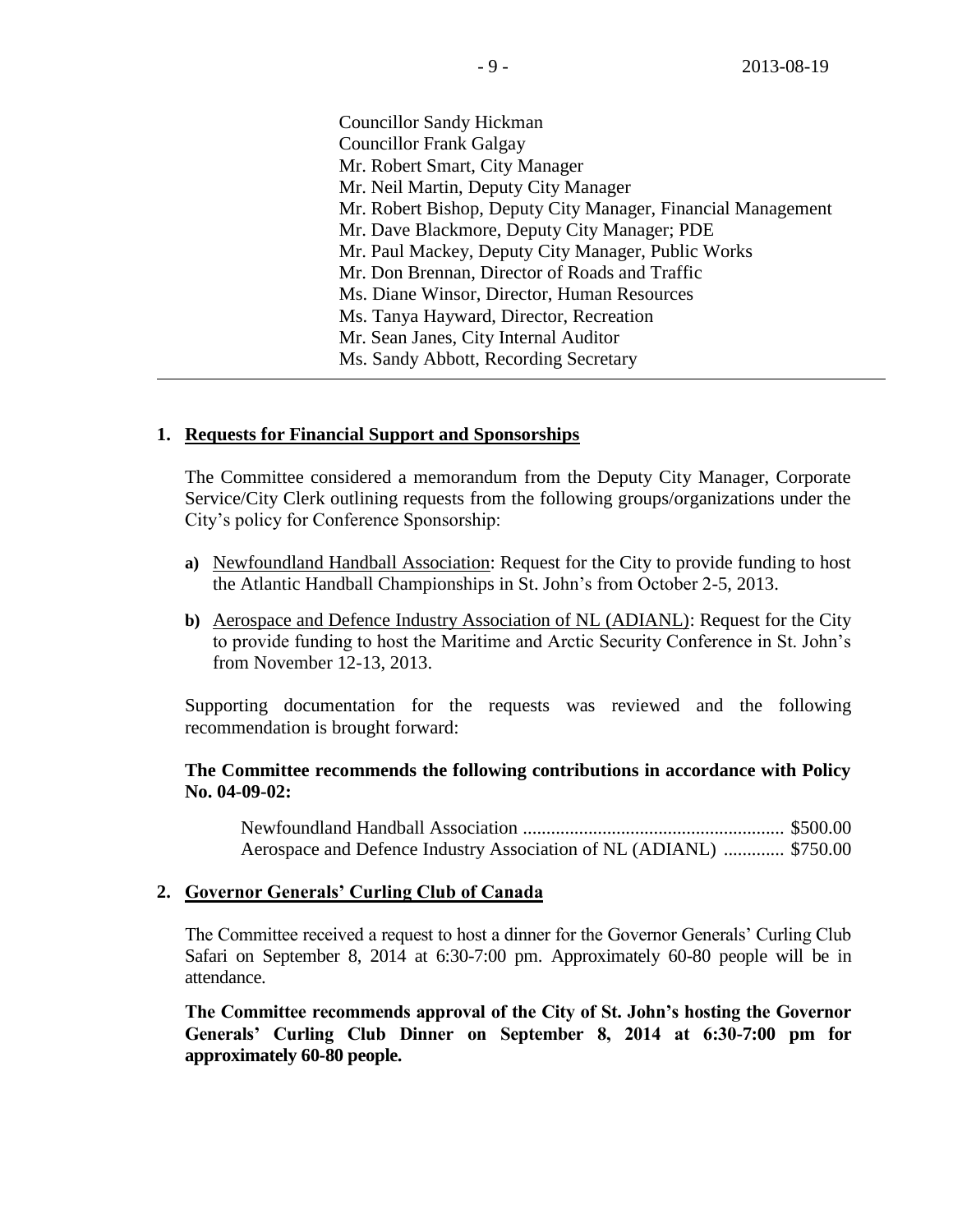## **3. St. John's Master Softball League**

The Committee received a request to renew the lease between the St. John's Master Softball League and the City of St. John's for a period of 15 years.

## **The Committee recommends that the 15 year lease be extended.**

The Committee received a request for property tax relief on the building at Bill Rahal Field. It was noted that the building, like the field, is owned by the City and that the City does not impose any municipal taxes on other similar fields with buildings such as King George V Park and St. Pat's Ball Park. The tax bill originated when a small commercial operation was in the building, but that is no longer the case.

## **The Committee recommends that the property taxes owing be forgiven and that no property taxes be charged going forward.**

## **4. Approval Limit Changes**

The Committee considered a memorandum from Mr. Derek Coffey, Manager – Budget and Treasury regarding approval limit changes as follows: City Manager will remain at a limit of \$50,000; Deputy City Managers will have an approval limit of \$35,000; Directors will have an approval limit of \$20,000.

## **The Committee recommends that Council accept the approval limit changes.**

## **5. Interim Financial Statements**

The Committee considered a memorandum from Mr. Robert Bishop, Deputy City Manager, Financial Management as well as the interim financial statements for the six months ending June 30, 2013.

## **The Committee recommends that Council accept the Interim Financial Statements.**

## **6. Metrobus and Folk Festival 2013**

The Committee considered an email from the Newfoundland and Labrador Folk Arts Society requesting support for the provision of two buses at night's end for two hours each.

**The Committee recommends that Council contribute \$2,100.00 to support the Metrobus service to the Folk Festival in Bowring Park on the condition that the charge per person will be \$1.00 per ride which is the same as Regatta Day.**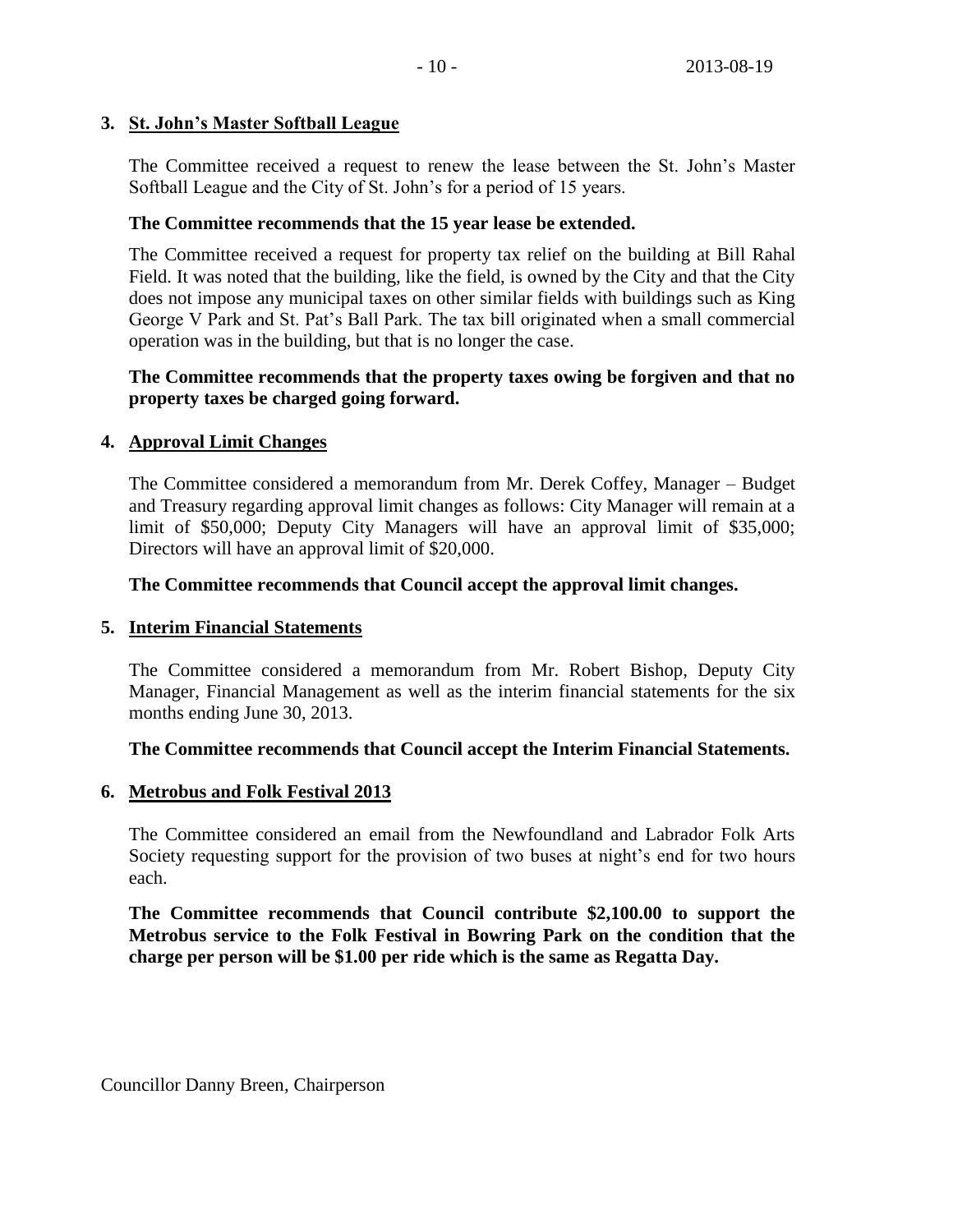#### **SJMC2013-08-19/367R**

**It was moved by Councillor Breen; seconded by Councillor Tilley: That the Committee's recommendations with the exception of Item 1(a) be approved.**

**The motion being put was unanimously carried.**

#### **SJMC2013-08-19/368R**

**It was moved by Councillor Breen; seconded by Councillor Tilley: That the grant of \$500 to the Newfoundland Handball Association be increased to \$1000.00, to assist with cost to rent space to host the conference.**

**The motion being put was unanimously carried.** 

# **Police and Traffic Committee Report of July 9th, 2013**

Council considered the following Police and Traffic Committee Report of July  $9<sup>th</sup>$ , 2013:

**In Attendance:** Councillor Gerry Colbert, Chairperson Deputy Mayor Shannie Duff Councillor Danny Breen Councillor Frank Galgay Councillor Sheilagh O'Leary Councillor Bruce Tilley Paul Mackey, Deputy City Manager, Public Works Dawn Corner, Supervisor, Traffic and Parking Robin King, Transportation Engineer Bill MacDonald, Supervisor, Traffic Signals Chris Pitcher, Supervisor, Parking Services Derm Layman, Head Foreperson, Traffic Cecil Haire, CBC Chris Whalen, St. John's Transportation Commission Dave Lane, Downtown St. John's Jeanette Holman-Price, President, Brain Injury Association of Canada Percy Rideout, Citizen Representative Sandy Abbott, Recording Secretary

#### **ADOPTION OF THE AGENDA**

The Agenda was accepted with the addition of four extra items:

- 1) Transportation of Dangerous Goods (Councillor Sheilagh O'Leary)
- 2) Carrick Drive Traffic Calming Update (Dawn Corner)
- 3) Old Topsail Road Traffic Calming Update
- 4) Traffic Calming Warrant Analysis Summary Report

## **ADOPTION OF THE MINUTES**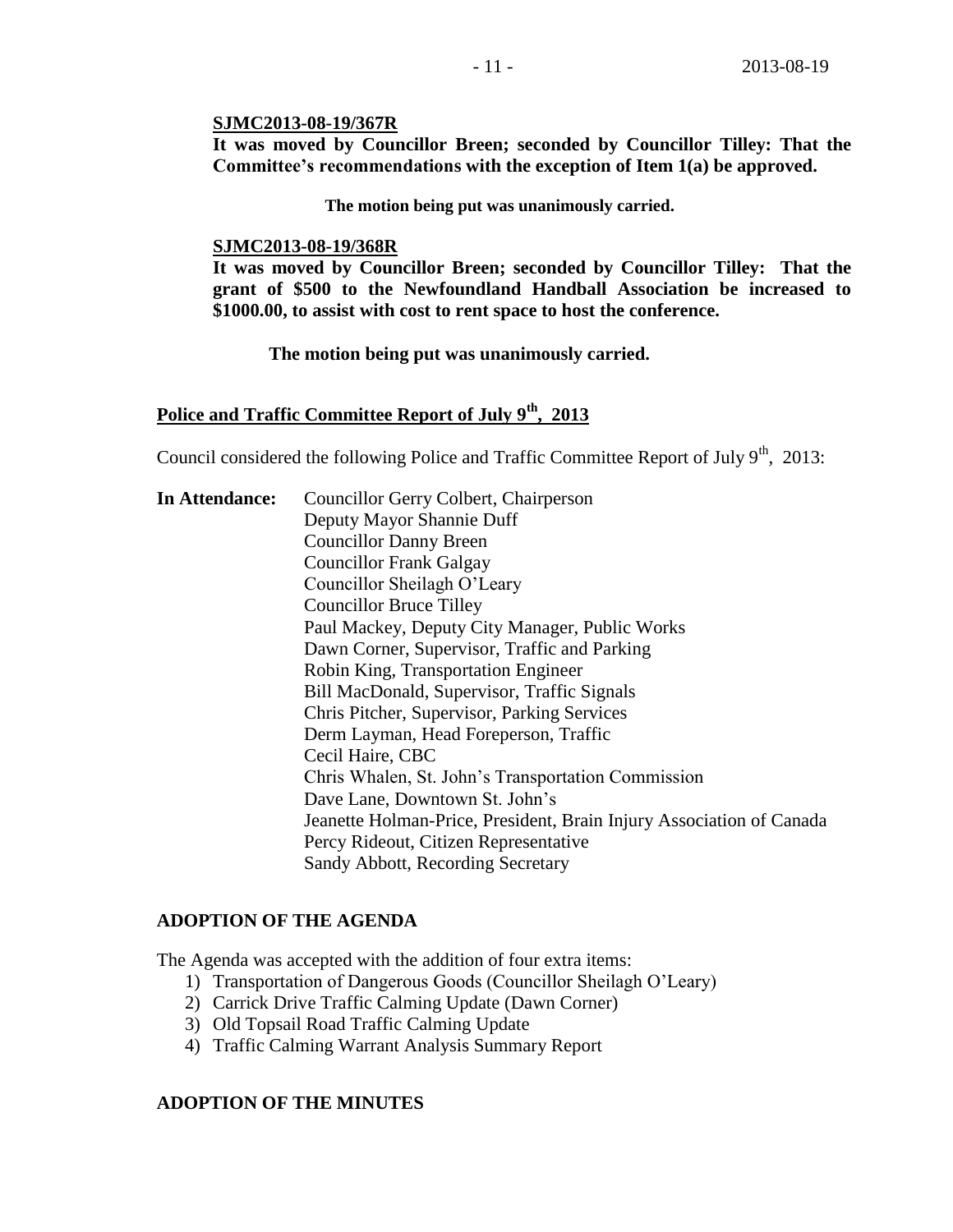**Motion: Moved by Councillor Galgay, seconded by Deputy Mayor Duff:** That the Minutes of the meeting of April 4, 2013 be adopted as presented. **Motion Carried.**

#### **NEW BUSINESS**

#### **1. Kerry Street – Traffic Concerns:**

An enquiry was received by a resident re traffic concerns. This street was assessed for traffic calming, but it is #12 on the list so it may be a while yet before the problem can be addressed.

#### **2. Cornwall Avenue – Request for No Parking Anytime:**

There is only a small section near Glenview Terrace that allows parking.

#### **The Committee recommended that the No Parking Anytime restriction on Cornwall Avenue be extended from Civic #97 to Civic #109.**

#### **3. Hamilton Avenue – Request for Residential Permit Parking:**

There is a senior's facility on Bennett Avenue, and they have asked residents not to use their parking lot. Residents have requested Residential Permit Parking in their area.

## **The Committee recommended that Residential Permit parking be installed on Hamilton Avenue adjacent to Civic #209 to Civic #215.**

#### **4. Springdale Street – New No Parking Anytime Restriction:**

Vehicles are parking on both sides of Springdale Street at New Gower Street and obstructing the flow of traffic through the intersection. A "No Parking Anytime" restriction is required to maintain traffic flow.

## **The Committee recommended that "No Parking Anytime" be installed on both sides of Springdale Street between New Gower Street and Pleasant Street.**

The Committee was advised that these signs have already been installed.

#### **5. Tobin's Road – Request for No Parking Anytime:**

Residents are concerned about loitering in vehicles at the end of the street so they are requesting a parking restriction that can be enforced by the City or the RNC.

**The Committee recommended that "No Stopping Anytime" be installed at the end of Tobin's Road to discourage vehicles from loitering in this area.**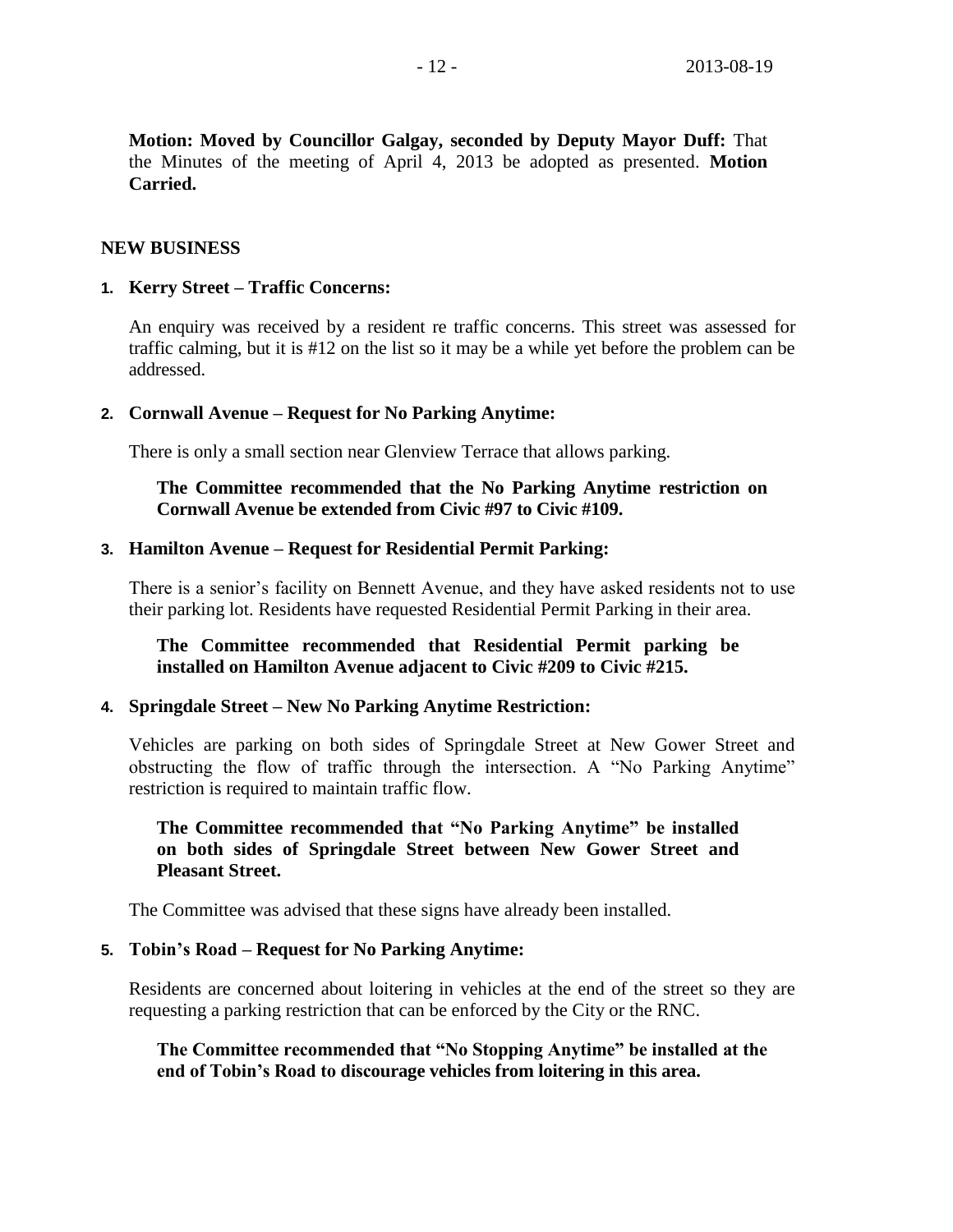## **6. Bannerman Street – Parking Issue:**

A complaint was received by a senior resident who has a difficult time parking. One side of the street have their own driveways and the other side can't be used during winter due to snow clearing. As the snow route can't be changed, she has asked for a Parking Permit at her residence. A survey of the residents would have to be done to see if parking permits could be issued for the snow side.

## **The Committee recommended deferring this issue until the next meeting and asked for Dawn Corner to provide an update at that time.**

#### **7. Queen's Road at Church Hill – Parking Concerns:**

The City allows vehicles to park in the median on Sundays and during funerals; however, they are not permitted to park above the crosswalk. This helps the church out since they have limited off-street parking. Parking Services has not received any other complaints about this parking practice.

#### **8. Mews Place – Request for No Parking Anytime:**

There have been some complaints in this area regarding vehicles parking on both sides of the road and obstructing traffic.

## **The Committee recommended that a No Parking Anytime restriction be placed on one side of Mews Place.**

## **9. Higgins Line – Portugal Cove Road Traffic Suggestions:**

A complaint was received from a resident regarding the morning traffic turning into Tim Horton's parking lot impeding the flow of traffic on Higgins Line. Also, the afternoon traffic turning left from Higgins Line onto Portugal Cove Road (towards Airport Heights) block the left-turn lane into the Tim Hortons parking lot and the straightthrough lane onto Newfoundland Drive.

## **The Committee recommended that Robin King investigate this and report back to the Committee at the next meeting.**

## **10. Taxi Licensing.**

**The Committee recommended that this item be forwarded to the Taxi Committee.**

## **11. Council Directive #R2013-06-17/16 – Crosswalk adjacent to Tucker's Superette, Empire Avenue:**

Although the crosswalk has been approved for a pedestrian-activated traffic light, the funding has not been provided to construct it. Robin King felt this should be given high priority as the area has heavy traffic. Deputy Mayor Duff requested that the items be prioritized in case full funding is not available.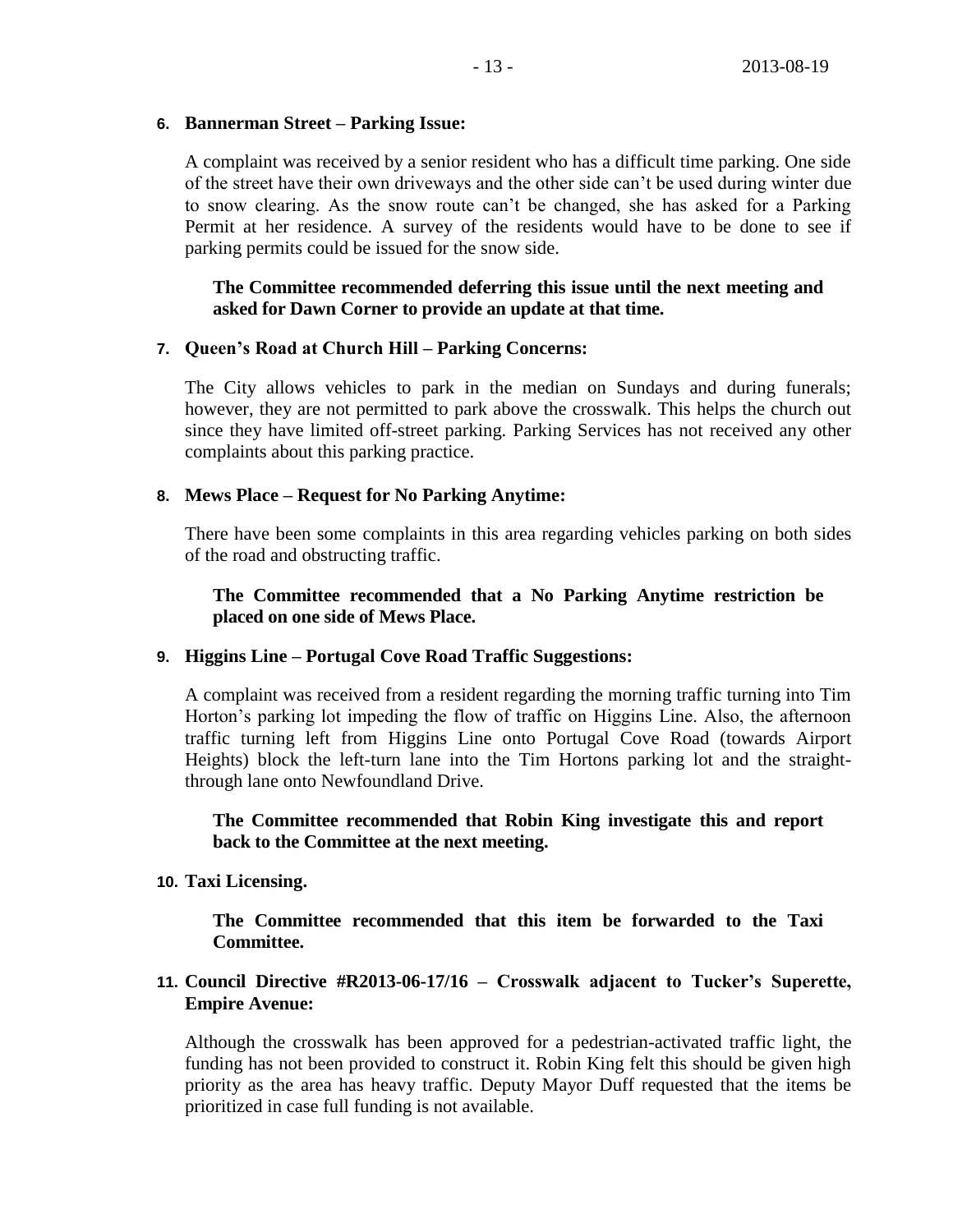#### **12. Council Directive #R2013-06-03/19 – Medians, Safety Hazard:**

Councillor Tilley has had several calls from residents regarding people on the median requesting money from drivers in vehicles. Dawn Corner noted that there is nothing in the City's by-laws to enforce this.

## **The Committee recommended that a letter be sent to Constable Murphy, RNC, asking what the rules are around this behaviour.**

#### **13. Council Directive #R2013-06-10/24 – Safety, City Streets:**

This directive concerns basketball and/or street hockey nets on the streets. The City bylaws state that these are not permitted on the streets; however, many neighbourhood children ignore this regulation. Councillor Colbert noted that this used to be an RNC issue due to it being a road safety hazard; however, they decided to drop it because they couldn't combat the national advertising around street hockey. This issue has been ongoing for years.

**The Committee recommended that if a complaint is received, a letter will be sent to residents in the area stating that a neighbour has complained and that the offending net must be removed from the street. Councillors have no alternative but to abide by the City's by-laws.**

#### **14. Reverting back to 30 km/hour in City school zones (Councillor Sheilagh O'Leary):**

There was some discussion around having 30 km/hour speed limit in school zones; however, the issue of schools in busy areas such as Topsail Road, Macdonald Drive, etc. would not be conducive to having speed reduced to 30 km/hour.

**Motion: Moved by Councillor O'Leary, seconded by Councillor Tilley:**  That we should revert back to 30 km/hour in all school zones in the City.

## **Amendment to Motion: Moved by Councillor Breen, seconded by Deputy Mayor Duff:**

That staff investigate this issue and make a recommendation within 30 days on the 30 km/hour zone and where and how it can be implemented. **Motion Carried.**

## **15. Proposed three-way stop at Brookfield Road, Cowan Avenue, and Road de Luxe to reduce the larger truck traffic and the ongoing issue of fast traffic on Waterford Bridge Road (Councillor Sheilagh O'Leary):**

Dawn distributed a letter summarizing what residents would like to see done on Waterford Bridge Road. She noted that three-way stops are only installed based on thresholds set by Transportation Canada, but it is not warranted in this particular area.

## **The Committee recommended that staff evaluate the residents' recommendations and report back to the Committee at the next meeting.**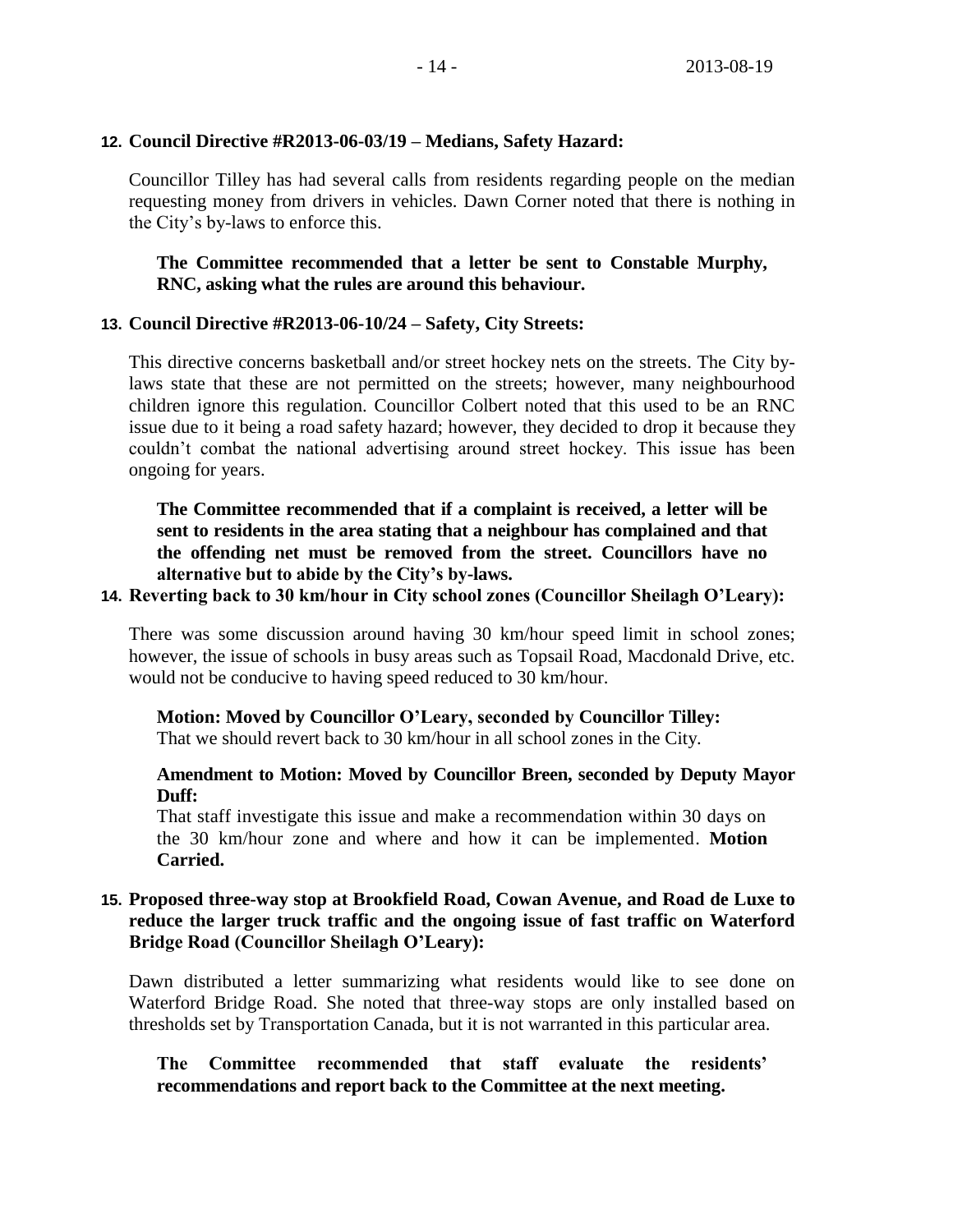## **16. Proposed traffic calming on Kenna's Hill – a resident complaint re high speed in this area especially considering that there are no sidewalks (Councillor Sheilagh O'Leary):**

Residents are complaining of high speeds in the area. However, as Kenna's Hill is classified as an arterial roadway, traffic calming is not permitted there.

#### **17. Complaints from a resident of Kenmount Terrace (Councillor Sheilagh O'Leary):**

- 1) Traffic travelling at least 70 km/hour on Great Easter Avenue
- 2) Running stop sign at Great Eastern Avenue and Ladysmith Drive
- 3) Driving quads up and down Great Eastern Avenue
- 4) Vehicles passing illegally on Ladysmith Drive

Dawn informed the Committee that Great Eastern Avenue is a collector, and collectors have a different threshold because they meant to handle high areas of traffic; therefore, Great Eastern Avenue does not meet the criteria for traffic calming.

## **The Committee directed that another study be conducted in this area and that Dawn take some of the \$500,000 traffic calming budget to invest in more driver feedback signs for this area.**

#### **18. Golf Avenue: Street cleaning and street construction (Councillor Frank Galgay):**

There had been a communication issue in this area where residents were unable to park in their driveways due to construction and then were not permitted to park on the street due to scheduled street cleaning. Councillor Galgay asked that there be more communication between Street Rehab and Street Cleaning. Paul Mackey assured the Committee that there is now a process in place between Street Rehab and Street Cleaning to prevent this issue from happening. Dave Lane asked if there was a way to improve the notification system so residents would know when street cleaning is taking place and where they can legally park. The email notifications are great but sometimes the wording is confusing; he suggested that perhaps a visual map rather than wording could be used so residents could see at a glance where they could park during street cleaning.

#### **The Committee recommended that Paul Mackey investigate the possibility of using visual maps rather than wording in email notifications.**

#### **19. Transportation of Dangerous Goods (Councillor Sheilagh O'Leary):**

Councillor O'Leary received a letter from Len LeRiche, President and CEO, Safety Services Newfoundland Labrador regarding the transportation of dangerous goods through the downtown core. Robin King noted that this was brought up a number of years ago. This issue is regulated federally who liaise with the St. John's Regional Fire Department for enforcement.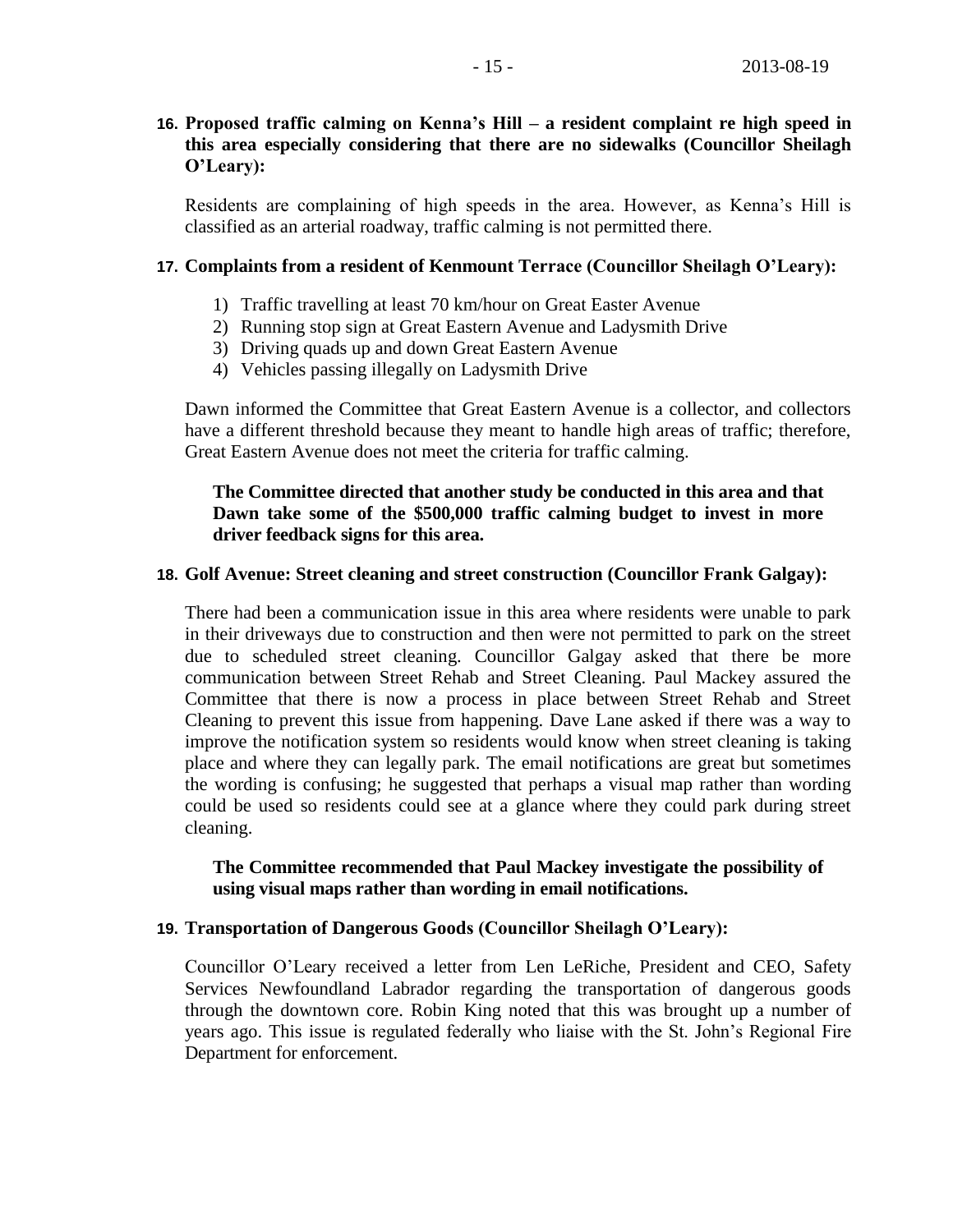## **The Committee recommended that Councillor O'Leary forward the letter to David Day, Manager, Emergency Preparedness, Business Continuity.**

#### **20. Bicycle Lanes in Cowan Heights area (Councillor Bruce Tilley):**

Councillor Tilley has received complaints from residents on Cowan Avenue and Frecker Drive that the bike lanes are not being used and have taken away their off-street parking. A discussion ensued around the use of bike lanes. The City wanted to put in bike lanes to promote a more active lifestyle for residents. Deputy Mayor Duff noted that this was started but never finished and until we get a good infrastructure in place, people are not going to use it. Dave Lane suggested that we need to have amenities to appeal to newcomers; people who are driving their bikes to work here are the ones who used to drive their bikes in Toronto, etc.

#### **Motion: Moved by Bruce Tilley, seconded by Danny Breen:**

That the bicycle lanes on Frecker Drive, Cowan Avenue and Canada Drive be disbanded. **Motion Failed.**

#### **21. Old Topsail Road**

The speeds in the middle of Old Topsail Road have changed from mid to high 60's to low 50's which was achieved with traffic calming. The Committee was provided with a summary of before and after speed and volume data...

## **22. Carrick Drive – Traffic Calming Update:**

The Carrick Drive plan was distributed to residents; only 40% responded with the majority supporting the plan; however, 60% of residents are needed to proceed. Some residents are concerned about the roundabouts in front of their properties.

#### **Motion: Moved by Danny Breen, seconded by Bruce Tilley:**

That the speed cushions be installed as per the plan and to consult the residents regarding the roundabouts. **Motion Carried.**

## **23. Traffic Calming Warrant Analysis Summary Report:**

A lengthy discussion took place around this report. Councillor Breen suggested that those needing something minor be taken care of first and the major items done as funding is provided. Robin noted that Council gave a directive in the Strategic Plan to look at these plans; however, if Council wants to speed up this process, then Dawn is going to need some help to move along the process.

## **24. Quidi Vidi Village Traffic Calming:**

Councillor Galgay asked for an update. Dawn reported that it's very difficult to put any kind of cushion in Quidi Vidi for traffic calming. Robin suggested that we include Forest Road in the discussion and see if they would be interested in putting cushions there. Dawn suggested that driver feedback signs would help in this area.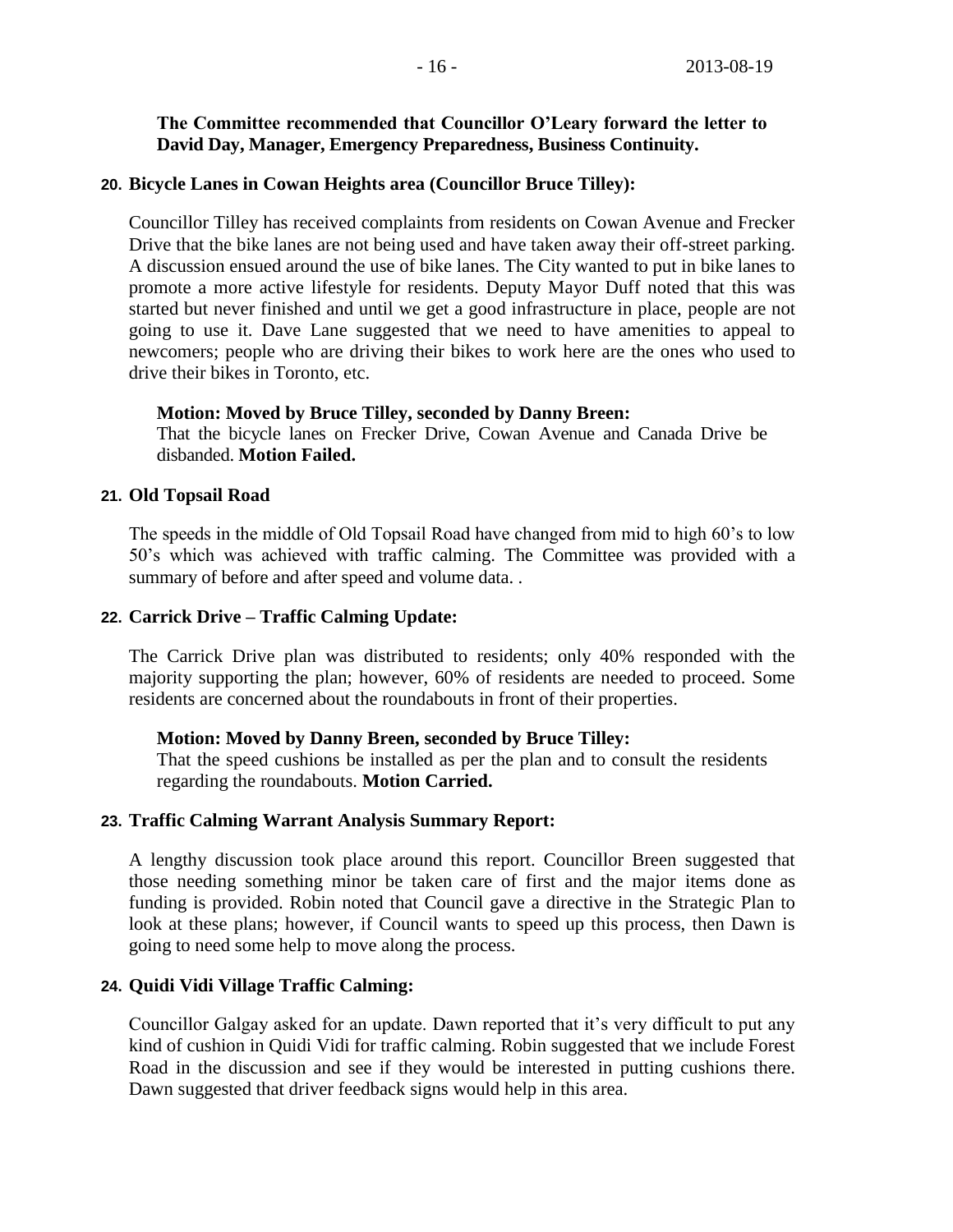#### **OTHER BUSINESS**

#### **1. East Drive, Pleasantville:**

There is no reason to park on this street so No Parking will continue.

#### **2. Calgary Street:**

Residents are insistent there is a lot of traffic there from people short-cutting on that street. Dawn will check the counters again and then a meeting can be set up with residents.

#### **3. Soldier Crescent:**

A new playground was put in by the City and now the Canada Post mailboxes have been located in front of the playground causing safety concerns for the children. Robin pointed out that it would have been a Development decision to put the mailboxes here.

#### **4. Parking Meters:**

Robin reported that the tender has gone out, and parking meters should be in place within the next six to eight weeks.

#### **ADJOURNMENT:**

There being no further business, the meeting adjourned at 2:15 pm.

Councillor Gerry Colbert, Chairperson

#### **SJMC2013-08-19/369R**

**It was moved by Councillor Colbert; seconded by Councillor O'Leary: That the Committee's recommendations with the exception of Item #20 be approved.**

Regarding Item #24 Quidi Vidi Village Traffic Calming – Councilor Galgay asked for a staff response to be referred to the Committee for consideration.

## **Following discussion, the motion being put was unanimously carried.**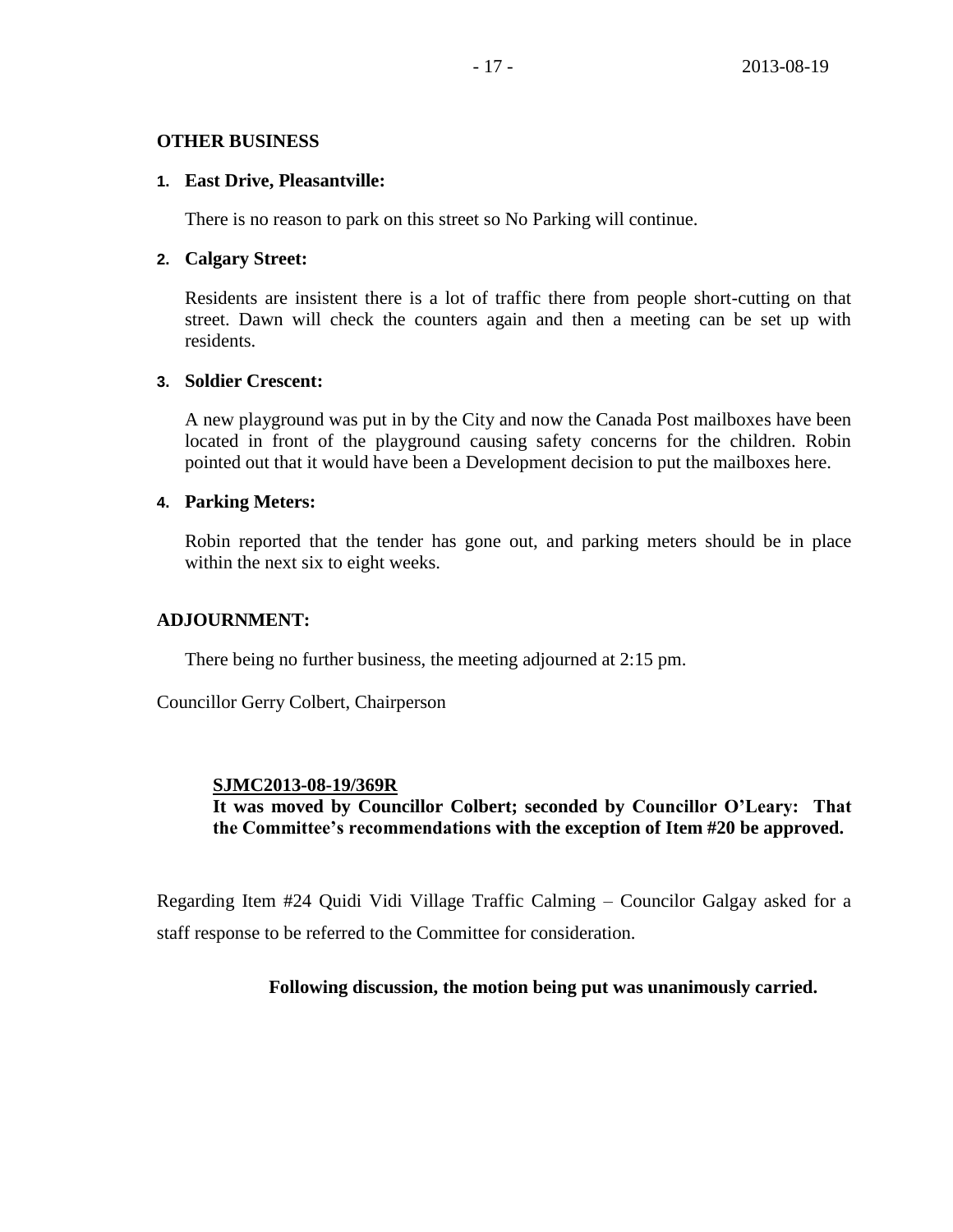#### **SJMC2013-08-19/370R**

**Regarding Item #20 Bicycle Lanes in Cowan Heights area, it was moved by Councillor Tilley; seconded by Councillor Hickman: That the entire bicycle lanes plan be re-examined with the view to looking at the usage on the bicycle trails on Frecker Drive, Cowan Avenue and Canada Drive prior to start of the lane paintings next May.** 

**Following a lengthy discussion, Council accepted a friendly amendment to the motion that the matter be referred for consideration to the incoming Council.**

**The motion as amended being put was unanimously carried.**

## **Audit Committee Report of July 18th, 2013**

Council considered the following Audit Committee Report of July  $18<sup>th</sup>$ , 2013:

| <b>IN ATTENDANCE:</b> | Councillor Sandy Hickman, Chairperson                               |
|-----------------------|---------------------------------------------------------------------|
|                       | <b>Councillor Danny Breen</b>                                       |
|                       | <b>Councillor Bruce Tilley</b>                                      |
|                       | Mr. Robert Smart, City Manager                                      |
|                       | Mr. Neil Martin, Deputy City Manager, Corporate Services/City Clerk |
|                       | Mr. Bob Bishop, Director of Finance and City Treasurer              |
|                       | Ms. Diane Winsor, Director, Human Resources                         |
|                       | Mr. Nathan Barrett, Manager, Accounting Services                    |
|                       | Mr. Sean Janes, City Internal Auditor                               |
|                       | Mr. David Royle, Auditor I                                          |
|                       | Mr. Harold Squires, Citizen Representative                          |
|                       | Ms. Sandy Abbott, Recording Secretary                               |

#### **1. 2011 Travel Claims Report:**

The Committee considered the 2011 Travel Claims Report presented by Mr. Dave Royle. Management recommendations were as follows:

- **a)** Travel Expense Policy:
	- Approval of travel expenses outside of the budget by the City Manager
	- Revise the travel forms and policy to be consistent
	- Add references to expenses for baggage fees, collision damage waiver, internet, etc.
- **b)** Testing of Travel Expense Statements (TES):
	- Registration and conference programs be attached to the statements
	- Employees provide explanations when actual expenses are higher than those in the conference program, etc.
- **c)** Overall Travel Expenses:
	- Overall travel expenses were underspent by \$82,734 in 2011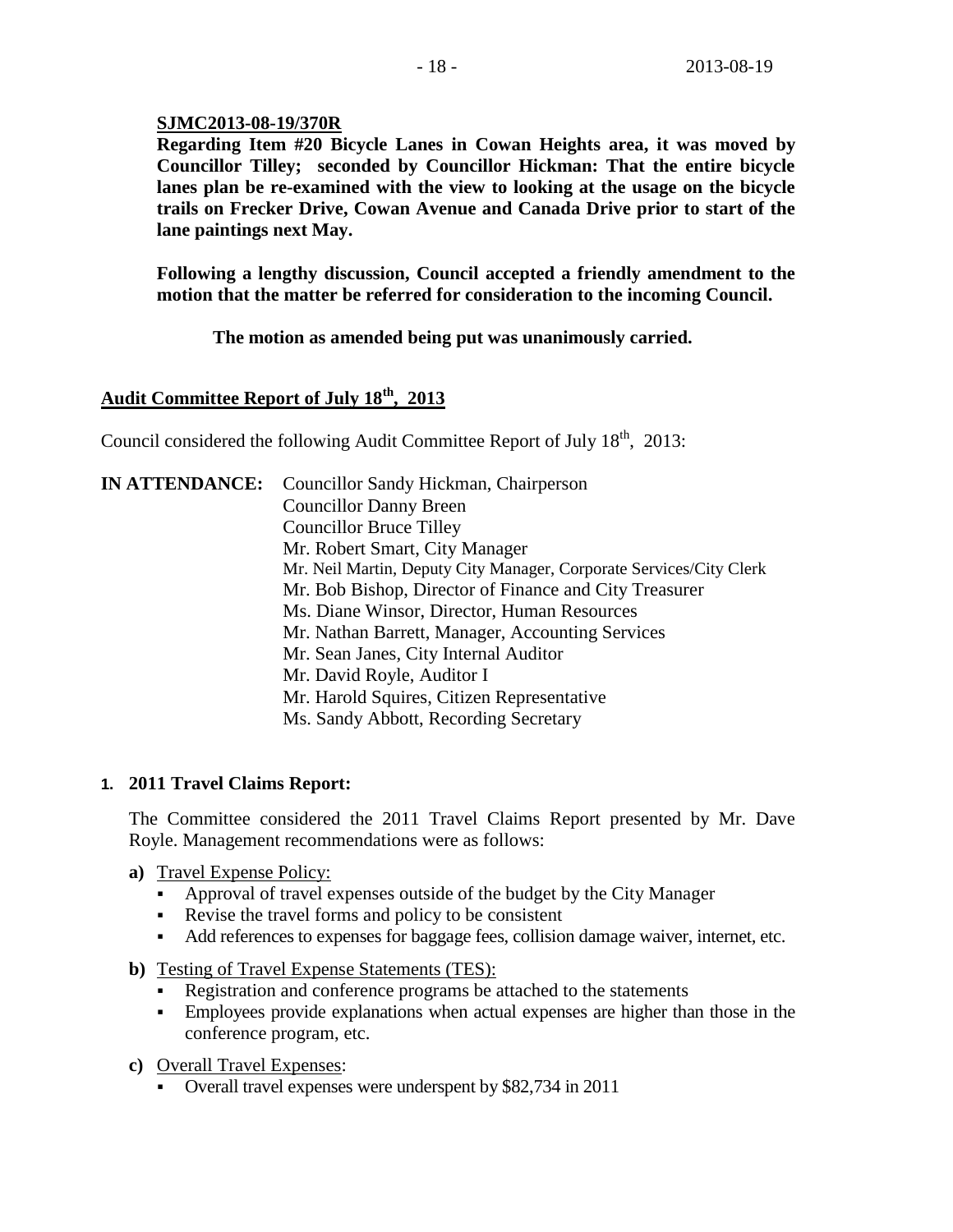- 7 departments overspent their travel budgets by slightly more than \$1,000 and did not request approval from the City Manager/Council.
- **d)** Per Diem Amounts:

The Committee considered a comparison of per diem amounts of various municipalities. Some discussion took place around raising the per diem amount for the City. The consensus of the Committee was that \$55 per diem paid by the City was reasonable.

## **2. Salary Administration Audit Report:**

The Committee considered the 2011 Travel Claims Report presented by Mr. Sean Janes. Management recommendations were as follows:

- **a)** Salary Systems:
	- Development of an overall compensation policy to consolidate the City's current compensation policies
	- Development of a procedure for a regular comparison of the remuneration paid for jobs at the City with similar positions in the market.
- **b)** Management Car Allowances:
	- Review the rationalization for the provision of management car allowances
	- Review the rates paid for management car allowances
	- Devise a new method for adjusting the rates of management car allowances and the maximum reimbursement amount for business use insurance
	- Create a single, comprehensive policy on management car allowances.
- **c)** City's Management Car Allowances Policy:
	- Add a definition for the term, "frequent basis", to the policy
	- Include guidelines in the policy for determining which job classifications require the use of a personal vehicle
	- Provide guidance on the method to be used for estimating the annual mileage driven
	- Develop a standardized form to be used for justification of management car allowances
	- Add a section to the policy on mileage claims
	- Revise Section II of the policy on mileage brackets so that it is more userfriendly
	- Add a section to the policy on business use insurance
	- Review section III of the policy to determine if it is still appropriate
	- Add a section to the policy on how management car allowance payments are to be handled when an employee is absent from work
- **d)** Management Overtime Allowances:
	- A new single, comprehensive policy be developed
	- A review of management overtime allowances be conducted
	- A section be added to the policy regarding how management overtime allowances are to be handled when an employee is absent from work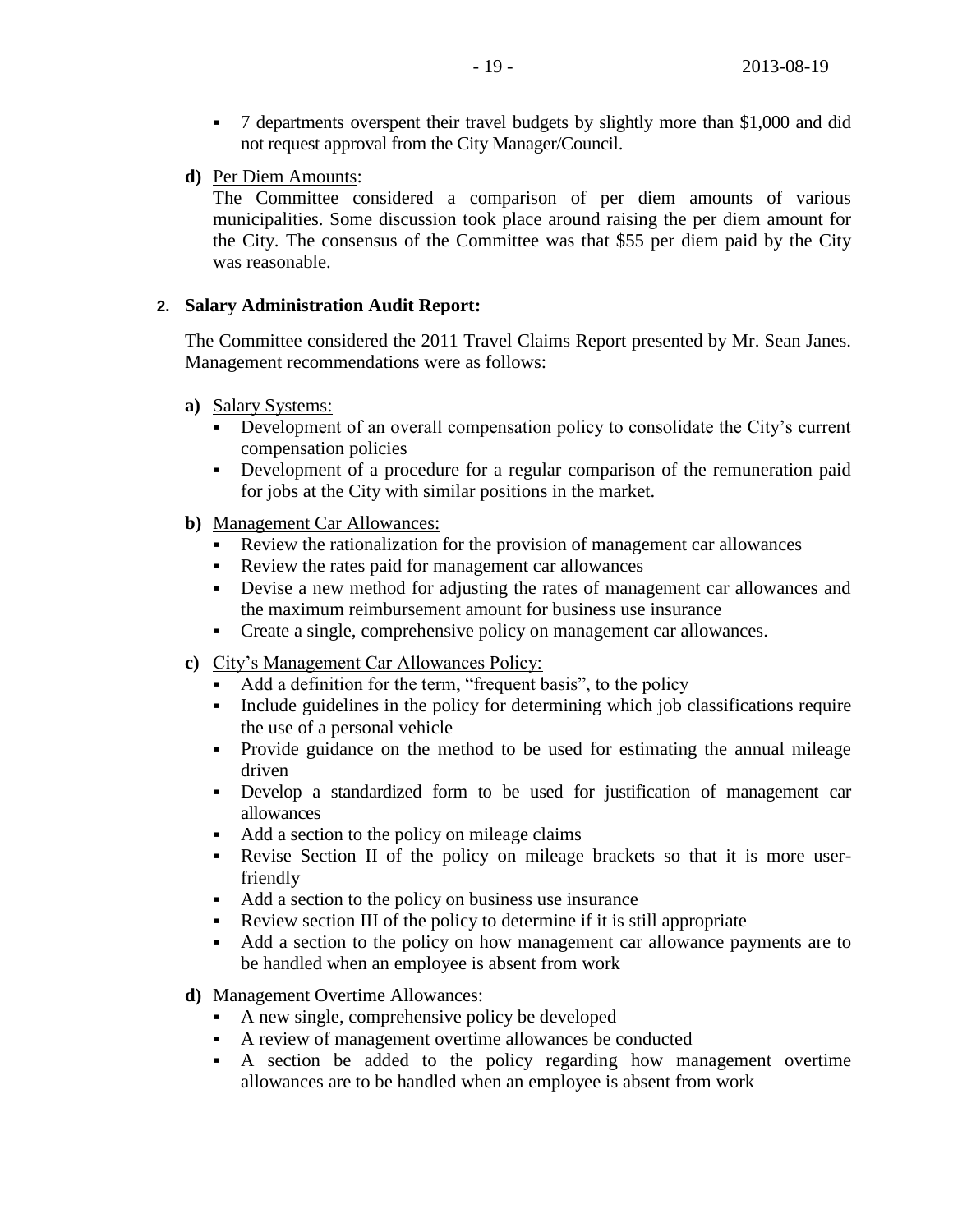#### **3. 2013-2015 Audit Plan:**

The Committee considered the Audit Plan for 2013-2015, a copy of which is attached to this Report.

Discussion ensued around the feasibility of hiring a third auditor as the cost savings associated with the implementation of the recommendations in the Salary Administration report would be enough to pay for a new position for a year. The potential for additional savings and increased revenues related with the Inspection Services Division Audit, which is currently in the report writing stage, would also be significant.

## **Moved by Sandy Hickman, seconded by Bruce Tilley: That the 2013-2015 Audit Plan be approved as presented. MOTION CARRIED.**

Councillor Sandy Hickman Chairperson

## **SJMC2013-08-19/371R**

**It was moved by Councillor Hickman; seconded by Councillor Breen: That the Committee's recommendations be approved.**

#### **The motion being put was unanimously carried.**

## **Nomenclature Committee Report of August 8th, 2013**

Council considered the following Nomenclature Committee Report of August 8<sup>th</sup>, 2013:

| Date:        | August $8^{\text{th}}$ , 2013                       |
|--------------|-----------------------------------------------------|
| To:          | <b>His Worship the Mayor and Members of Council</b> |
| <b>From:</b> | <b>Nomenclature Committee</b>                       |
| Re:          | <b>Committee Recommendations</b>                    |

#### **Council approval is requested for the following Street names:**

St. John's International Airport – Road Network Realignment St. John's International Airport Authority

- **1.** World Parkway
- **2.** Navigator Avenue
- **3.** Jetstream Avenue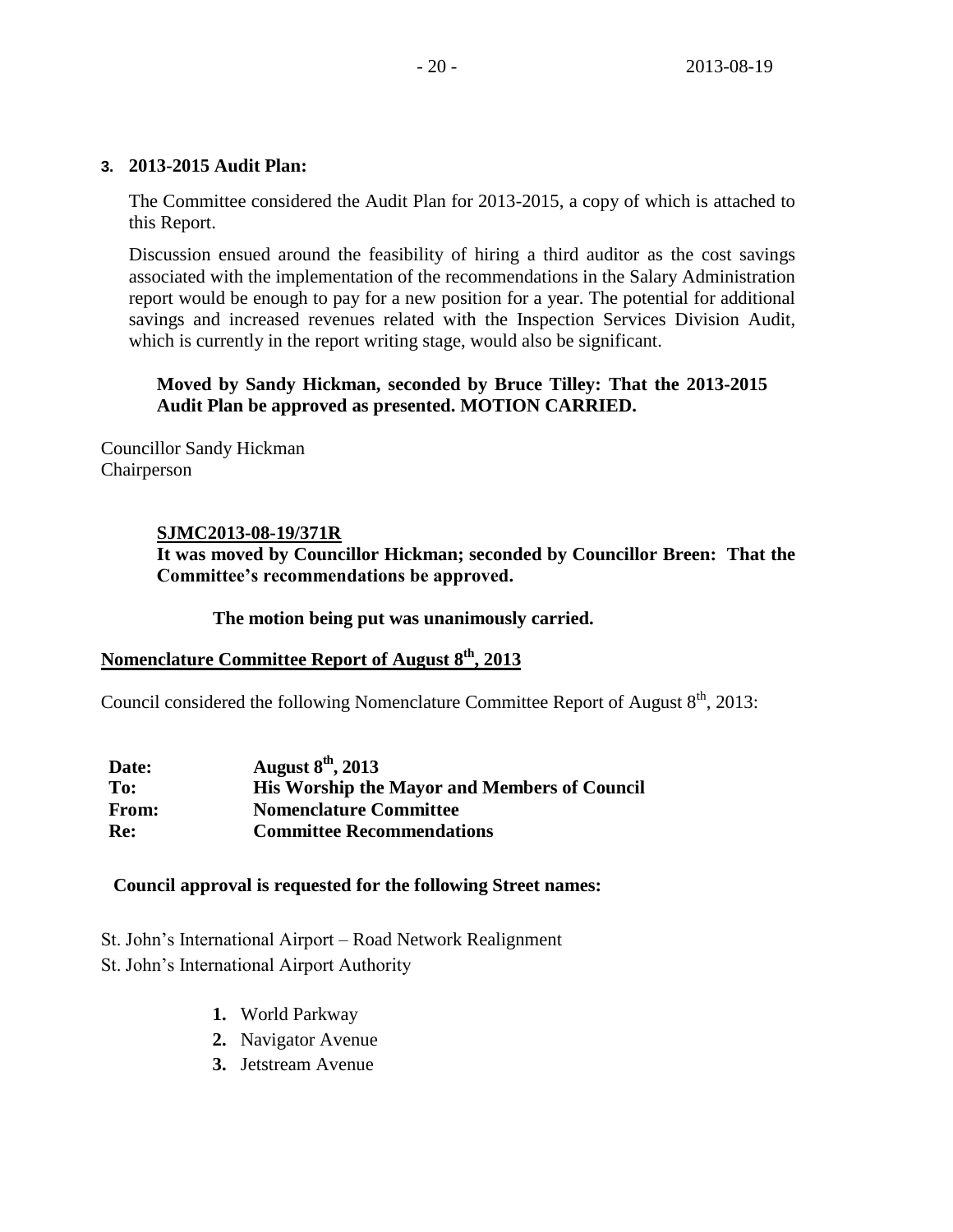## **SJMC2013-08-19/372R**

**It was moved by Councillor Tilley; seconded by Councillor Hann: That the Committee's recommendations be approved.**

## **The motion being put was unanimously carried.**

#### **Development Permits**

Council considered as information the following Weekly Development Permits for the period August 2, 2013 to August 16, 2013:

| Date     |
|----------|
| 13-08-02 |
| 13-08-05 |
| 13-08-05 |
| 13-08-06 |
|          |
|          |

#### **DEVELOPMENT PERMITS LIST DEPARTMENT OF PLANNING FOR THE PERIOD OF August 2, 2013 TO August 15, 2013**

**\* Code Classification: RES - Residential INST - Institutional COM** - **Commercial**<br> **AG** - **Agriculture**<br> **OT** - Other **AG - Agriculture OT - Other**

**Gerard Doran Development Officer Department of Planning**

**\*\* This list is issued for information purposes only. Applicants have been advised in writing of the Development Officer's decision and of their right to appeal any decision to the St. John's Local Board of Appeal.**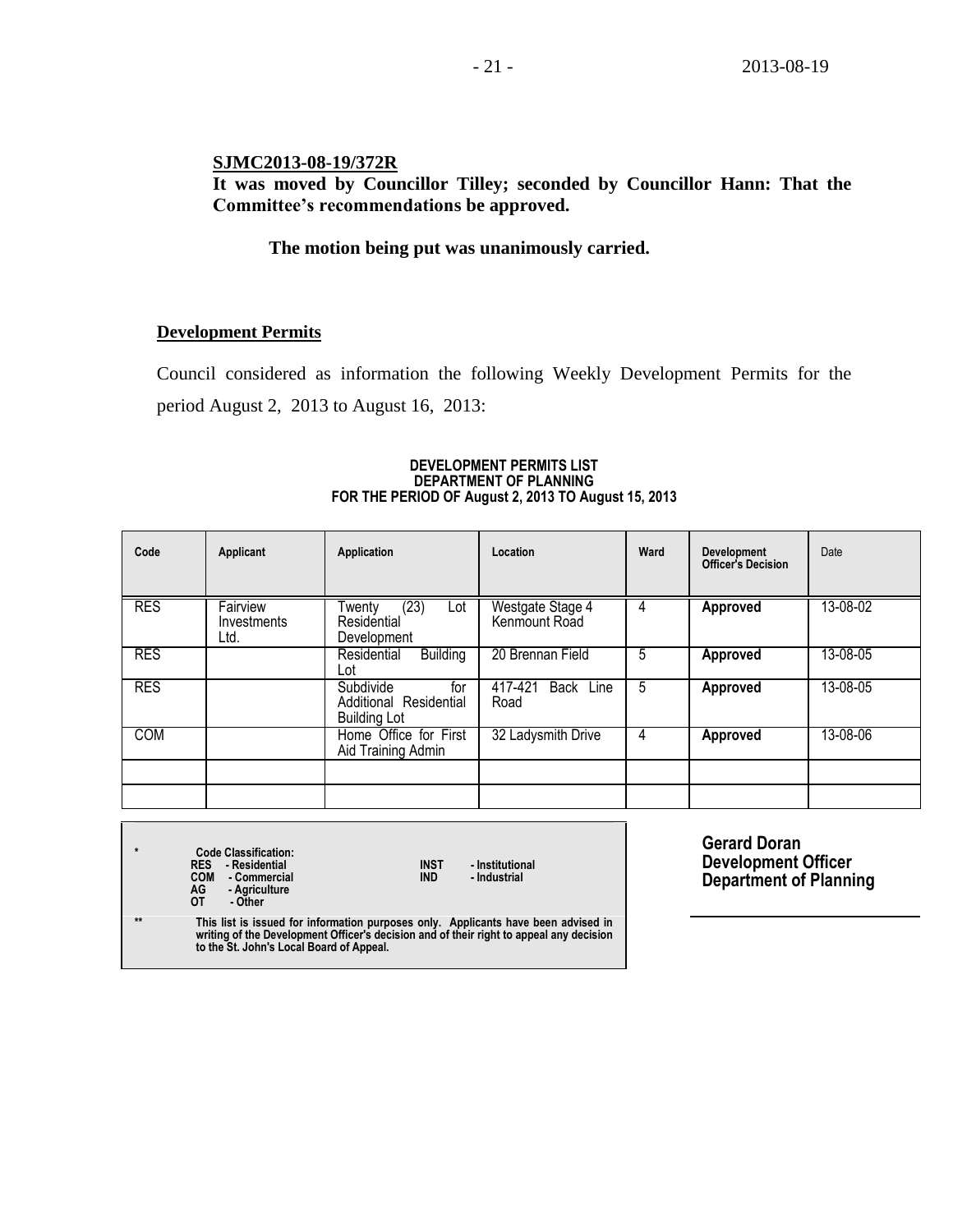#### **Building Permits List – June 19 to August 1, 2013**

## **SJMC2013-08-19/373R**

**It was decided on motion of Deputy Mayor Duff; seconded by Councillor Hann: That the recommendation of the Deputy City Manager, Planning, Development & Engineering with respect to the following building permits be approved:**

## **Building Permits List Council's August 19, 2013 Regular Meeting**

Permits Issued: 2013/08/01 To 2013/08/14

#### **Class: Commercial**

| 54 Kenmount Rd                  | Sw                  | Restaurant               |
|---------------------------------|---------------------|--------------------------|
| 10 Elizabeth Ave                | Ms                  | Retail Store             |
| 44 Elizabeth Ave                | Ms                  | Eating Establishment     |
| 15 International Pl             | Sn                  | Office                   |
| 61 Kelsey Dr - Royal Bank       | Sn                  | Bank                     |
| 187 Kenmount Rd                 | Sn                  | Office                   |
| 204-206 Main Rd                 | Ms                  | Clinic                   |
| 1 Marconi Pl                    | Ms                  | Retail Store             |
| 22 O'leary Ave                  | Ms                  | Restaurant               |
| 22 O'leary Ave                  | Ms                  | Restaurant               |
| 78 O'leary Ave                  |                     | Ms Club                  |
| 36 Pearson St                   |                     | Ms Office                |
| 28 Stavanger Dr                 | Ms                  | Service Station          |
| 651 Topsail Rd                  |                     | Sn Commercial Garage     |
| 681 Topsail Rd                  | Ms                  | Retail Store             |
| 320 Torbay Rd                   | Ms                  | Retail Store             |
| 340 Torbay Rd                   | Ms                  | Service Station          |
| 370 Torbay Rd                   | Ms                  | Office                   |
| 464 Torbay Rd                   | Ms                  | Retail Store             |
| 141 Torbay Rd                   | Ms                  | Restaurant               |
| 141 Torbay Rd                   | Ms                  | Service Shop             |
| 141 Torbay Rd                   | Ms                  | Service Shop             |
| 141 Torbay Rd                   | Ms                  | Retail Store             |
| Torbay Road-Torbay Rd Mall      | Ms                  | Retail Store             |
| 411 Torbay Rd                   | Ms                  | Eating Establishment     |
| 411 Torbay Rd                   | Ms                  | Eating Establishment     |
| Georges Pond Rd - Trailer #1    | Nс                  | Single Detached Dwelling |
| Georges Pond Rd - Trailer # 2   | Nc                  | Accessory Building       |
| 15 George St                    | Nc.                 | Fence                    |
| 41 Churchill Sq                 | Cr                  | Restaurant               |
| 17-19 Pippy Pl, Sassytuna       | $\operatorname{Cr}$ | Commercial School        |
| 210-214 Water St -Suite 400     | Rn.                 | Restaurant               |
| 606 Water St                    | Rn                  | Retail Store             |
| 1 Clift's - Baird's Cove        |                     | Rn Parking Lot           |
| 370 Torbay Rd                   |                     | Rn Office                |
| 87 O'leary Ave                  | Rn                  | Mixed Use                |
| 125 Kelsey Dr, Price Waterhouse |                     | Rn Office                |
| 80 Mews Pl                      | Nc.                 | Mixed Use                |
| 15 Hebron Way, Lot B            | Nc.                 | Clinic                   |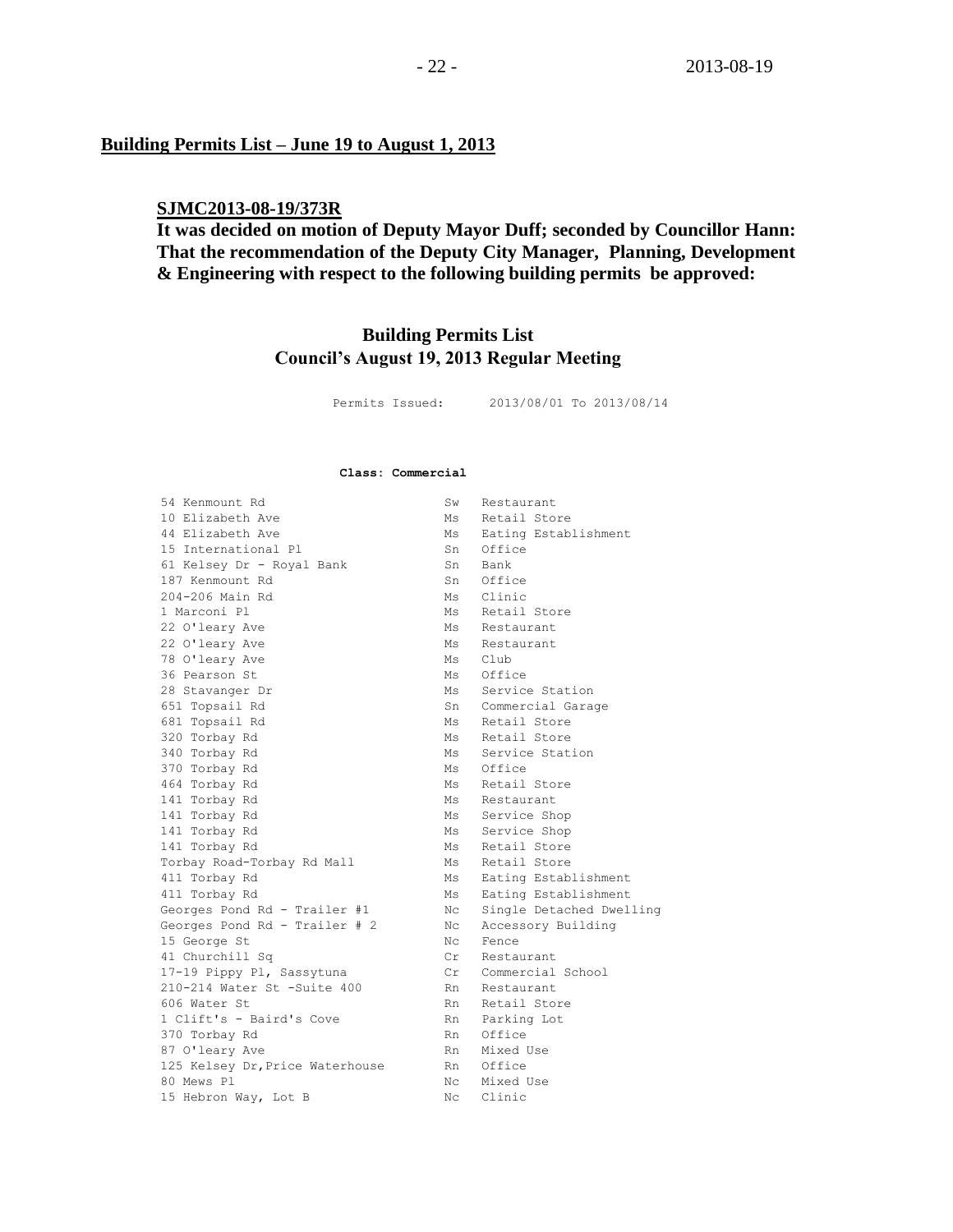$-23 - 2013-08-19$ 

This Week \$ 6,961,100.00 **Class: Industrial** 385 Water St **Rn** Industrial Use This Week \$ .00 **Class: Government/Institutional** 60 Newtown Rd No Nc Fence This Week \$ 3,500.00 **Class: Residential** 7 Amherst Hts Nc Fence 7 Amherst Hts Nc Fence 3 Banyan Pl<br>
41 Barrows Rd<br>
20 No Fence 41 Barrows Rd 26 Bavidge St<br>
1335 Blackhead Rd<br>
20 Brennan Field<br>
20 Brennan Field<br>
No Single Nc Accessory Building 20 Brennan Field No Single Detached Dwelling 232 Brookfield Rd Nc Accessory Building 8 Browne Cres Nc Patio Deck<br>152 Campbell Ave Nc Patio Deck 152 Campbell Ave 35 Carpasian Rd Nc Fence 4 Carrick Dr Nc Accessory Building 102 Carter's Hill Nc Fence 102 Carter's Hill NC Fence 95-97 Carter's Hill MC Patio Deck 102 Carter's niii<br>95–97 Carter's Hill Nc Patio Deck<br>145 Castle Bridge Dr Nc Accessory Building 145 Castle Dirago Die<br>18 Cleary Dr Nc Swimming Pool<br>Nc Accessory Buil 18 Cleary Dr Nc Accessory Building 10 Country Grove Pl Nc Accessory Building 13 Country Grove Pl Nc Accessory Building 2 Cuckhold's Cove Rd - Lot #2 Nc Single Detached Dwelling 11 Cypress St Nc Fence 340 Duckworth St No Rarking Lot 28 Dunkerry Cres, Lot 276 Nc Single Detached Dwelling 47 Duntara Cres Nc Fence 27 Durham Pl Nc Fence 81 Eastbourne Cres No. 1986 No. 2013 No. 2013 122 Edison Pl **No. 128** Nc Patio Deck 461 Empire Ave **No. 2018** Nc Accessory Building 204 Forest Rd - Lot #1 Nc Single Detached Dwelling 50 Glenlonan St Nc Fence 21 Hussey Dr No Recessory Building 35 Kenai Cres, Lot 234 Nc Single Detached Dwelling 220 Ladysmith Dr, Lot 507 Nc Single Detached Dwelling 41 Ladysmith Dr Nc Fence 36 Long Pond Rd No Nc Accessory Building 612 Main Rd Nc Single Detached Dwelling 7 Maple St Nc Accessory Building 3 Marsland Pl **No. 2018** Nc Accessory Building 28 Miranda St Nc Patio Deck Nc Single Detached & Sub.Apt 8 Munich P1, Lot 2 Nc Single<br>103 New Cove Rd Nc Fence

18 Oberon St Nc Fence

8 Ophelia Pl, Lot 208 Nc Single Detached Dwelling 48 Orlando Pl, Lot 189 Nc Single Detached & Sub.Apt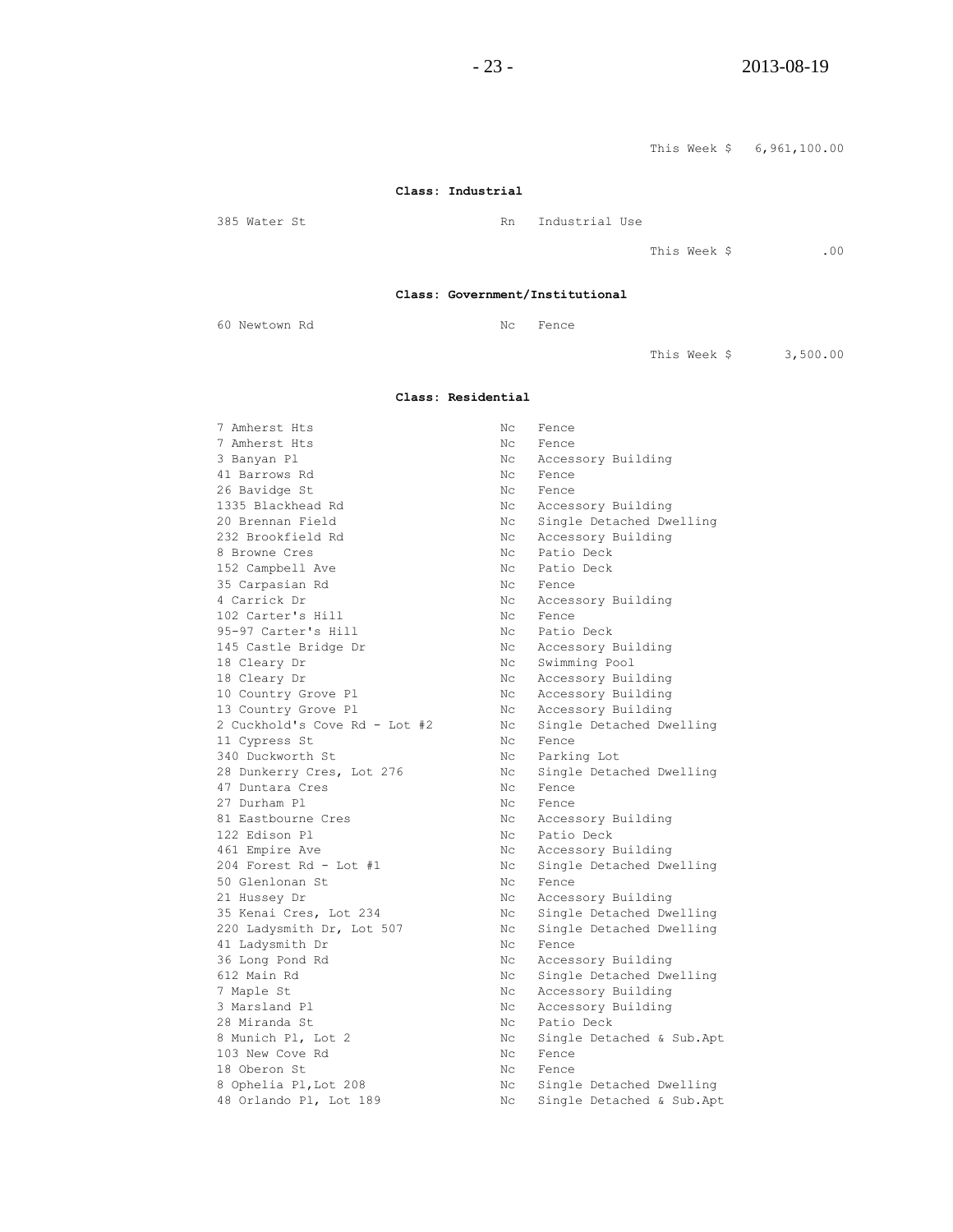4 Parliament Pl Nc Fence 102 Pearltown Rd Nc Accessory Building 225 Portugal Cove Rd<br>
225 Portugal Cove Rd<br>
45 Prince Of Wales St<br>
225 Portugal Cove Rd<br>
225 Portugal Cove Rd<br>
225 Portugal Cove Rd<br>
225 Portugal Cove Rd<br>
225 Portugal Cove Rd<br>
225 Portugal Cove Rd<br>
225 Portugal Cove Rd<br>
2 225 Portugal Cove Rd 45 Prince Of Wales St Mc Patio 50 Quidi Vidi Village Rd Mc Rence 50 Quidi Vidi Village Rd Nc Fence 88 Royal Oak Dr Nc Fence 16 Scott St Nc Patio Deck 28 Scott St Nc Fence 21 Sequoia Dr Nc Accessory Building 100 Shoal Bay Rd No Nc Patio Deck 100 Shoal Bay Rd No Nc Accessory Building 39 Shoal Bay Rd No National Bay Rd Nc Accessory Building 10 Surrey Pl **No. 10 Surrey Pl** Nc Patio Deck 7 Tiffany Lane Nc Fence 46 Wadland Cres No. 2016 No. 2016 3 Newhook Pl Cr Day Care Centre 2a Cowperthwaite Crt Rn Rn Townhousing 9 Fairwood St Rn Fence 47 Gisborne Pl **Rn** Townhousing 9 Nascopie Cres Rn Townhousing 11 Nascopie Cres Rn Townhousing 15 Nascopie Cres and Townhousing 17 Nascopie Cres Rn Townhousing 19 Nascopie Cres **RACIO** Rn Townhousing 21 Nascopie Cres Rn Townhousing 23 Nascopie Cres Rn Townhousing 25 Nascopie Cres and Townhousing 27 Nascopie Cres and Townhousing 35 Nascopie Cres Rn Townhousing 37 Nascopie Cres Rn Townhousing 39 Nascopie Cres Rn Rn Townhousing 41 Nascopie Cres and Townhousing 43 Nascopie Cres and Rn Townhousing 45 Nascopie Cres and Rn Townhousing 47 Nascopie Cres Rn Townhousing 49 Nascopie Cres and Townhousing 51 Nascopie Cres and Townhousing 53 Nascopie Cres Rn Rn Townhousing

50 Orlando Pl, Lot 190 Nc Single Detached & Sub.Apt Nc Single Detached Dwelling 50 Pleasant St<br>
225 Portugal Cove Rd

225 Portugal Cove Rd

225 Portugal Cove Rd

225 Portugal Cove Rd

225 Portugal Cove Rd

225 Portugal Cove Rd

225 Portugal Cove Rd

225 Portugal Cove Rd

225 Portugal Cove Rd

225 Port 24 Stanford Pl Lot 37 Nc Single Detached Dwelling 52 Teakwood Dr Nc Single Detached Dwelling 28 Tigress St, Lot 622 Nc Single Detached & Sub.Apt 11 Titania Pl Lot 168 Nc Single Detached Dwelling 105 Eastbourne Cres Cr Single Detached & Sub.Apt 36 Iceland Pl Cr Subsidiary Apartment Cr Subsidiary Apartment 6 Gooseberry Lane Ex Single Detached Dwelling 43 Hawker Cres Ex Single Detached Dwelling 300 Brookfield Rd **Rn** Single Detached Dwelling 3 Chapel St **Rn** Semi-Detached Dwelling 29 Dauntless St **Rn** Single Detached & Sub.Apt 8 Cookstown Rd **Rn** Single Detached Dwelling 21 Firdale Dr Rn Single Detached & Sub.Apt 51 Freshwater Rd Rn Semi-Detached Dwelling 48 Hamilton Ave **Rn** Semi-Detached Dwelling 48 Hawker Cres The Rn Single Detached Dwelling 13 Hutchings St Rn Single Detached Dwelling 48 Monkstown Rd Rn Semi-Detached Dwelling 14 Polina Rd Rn Single Detached & Sub.Apt 51 Quidi Vidi Rd Rn Single Detached Dwelling 33 Torngat Cres Rn Single Detached Dwelling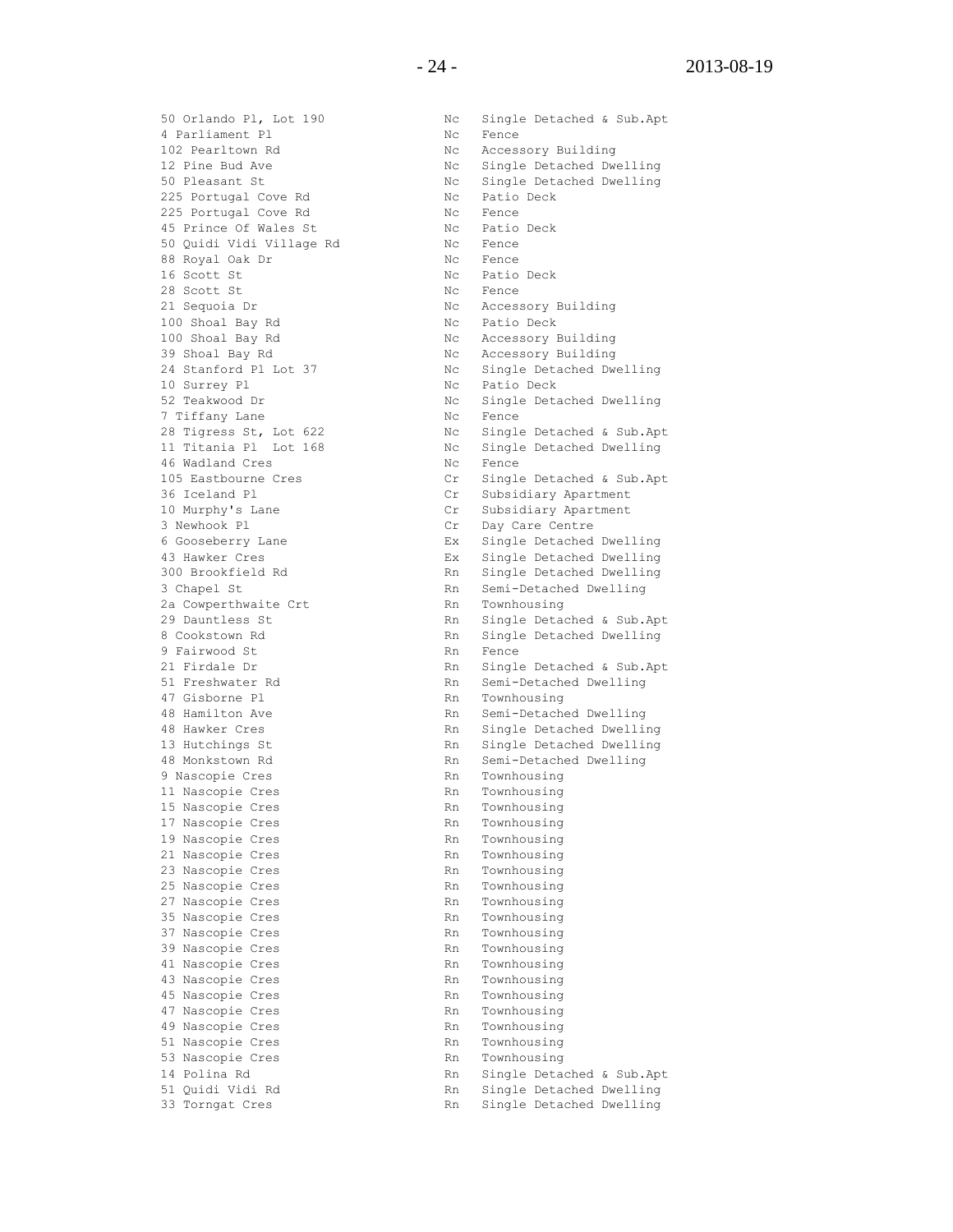| 20 Warren Pl    | Rn |              | Single Detached Dwelling |                           |
|-----------------|----|--------------|--------------------------|---------------------------|
| 92 Highland Dr  | Sw |              | Single Detached Dwelling |                           |
| 14 Mcgrath Pl W | Sw |              |                          | Single Detached & Sub.Apt |
| 16 Mcgrath Pl W | Sw |              |                          | Single Detached & Sub.Apt |
| 13 Oakridge Dr  | Sw |              | Single Detached Dwelling |                           |
| 24 Stavanger Dr | Ms | Retail Store |                          |                           |

This Week \$ 12,337,312.00

#### **Class: Demolition**

| 12 Pine Bud Ave |  | Single Detached Dwelling |  |
|-----------------|--|--------------------------|--|
| 13 Vaughan Pl   |  | Single Detached Dwelling |  |

This Week \$ 12,000.00

This Week's Total: \$ 19,313,912.00

Repair Permits Issued: 2013/08/01 To 2013/08/14 \$ 168,550.00

#### Legend

|    | Co Change Of Occupancy  |    | Sn Sign                 |
|----|-------------------------|----|-------------------------|
|    | Cr Chng Of Occ/Renovtns |    | Ms Mobile Sign          |
|    | Ex Extension            |    | Cc Chimney Construction |
|    | No New Construction     |    | Cd Chimney Demolition   |
|    | Oc Occupant Change      |    | Dv Development File     |
|    | Rn Renovations          | Ws | Woodstove               |
| Sw | Site Work               |    | Dm Demolition           |
|    | Ti Tenant Improvements  |    |                         |

| Year To Date Comparisons                                          |                  |                  |                      |  |  |
|-------------------------------------------------------------------|------------------|------------------|----------------------|--|--|
|                                                                   | August 19, 2013  |                  |                      |  |  |
|                                                                   |                  |                  |                      |  |  |
| Type                                                              | 2012             | 2013             | $%$ Variance $(+/-)$ |  |  |
| Commercial                                                        | \$145,300,400.00 | \$66,300,200.00  | $-54$                |  |  |
| Industrial                                                        | \$3,600,100.00   | \$131,000.00     | $-96$                |  |  |
| Government/Institutional                                          | \$15,200,200.00  | \$71,300,700.00  | 369                  |  |  |
| Residential                                                       | \$124,400,400.00 | \$104,800,700.00 | $-16$                |  |  |
| Repairs                                                           | \$3,400,700.00   | \$2,900,300.00   | $-15$                |  |  |
| Units<br>$(1 \quad \& \quad 2$<br>Family<br>Housing<br>Dwellings) | 413              | 298              |                      |  |  |
| Total                                                             | \$291,901,800.00 | \$245,432,900.00 | $-16$                |  |  |

Respectfully Submitted,

David Blackmore, R.P.A. Deputy City Manager – Planning, Development & Engineering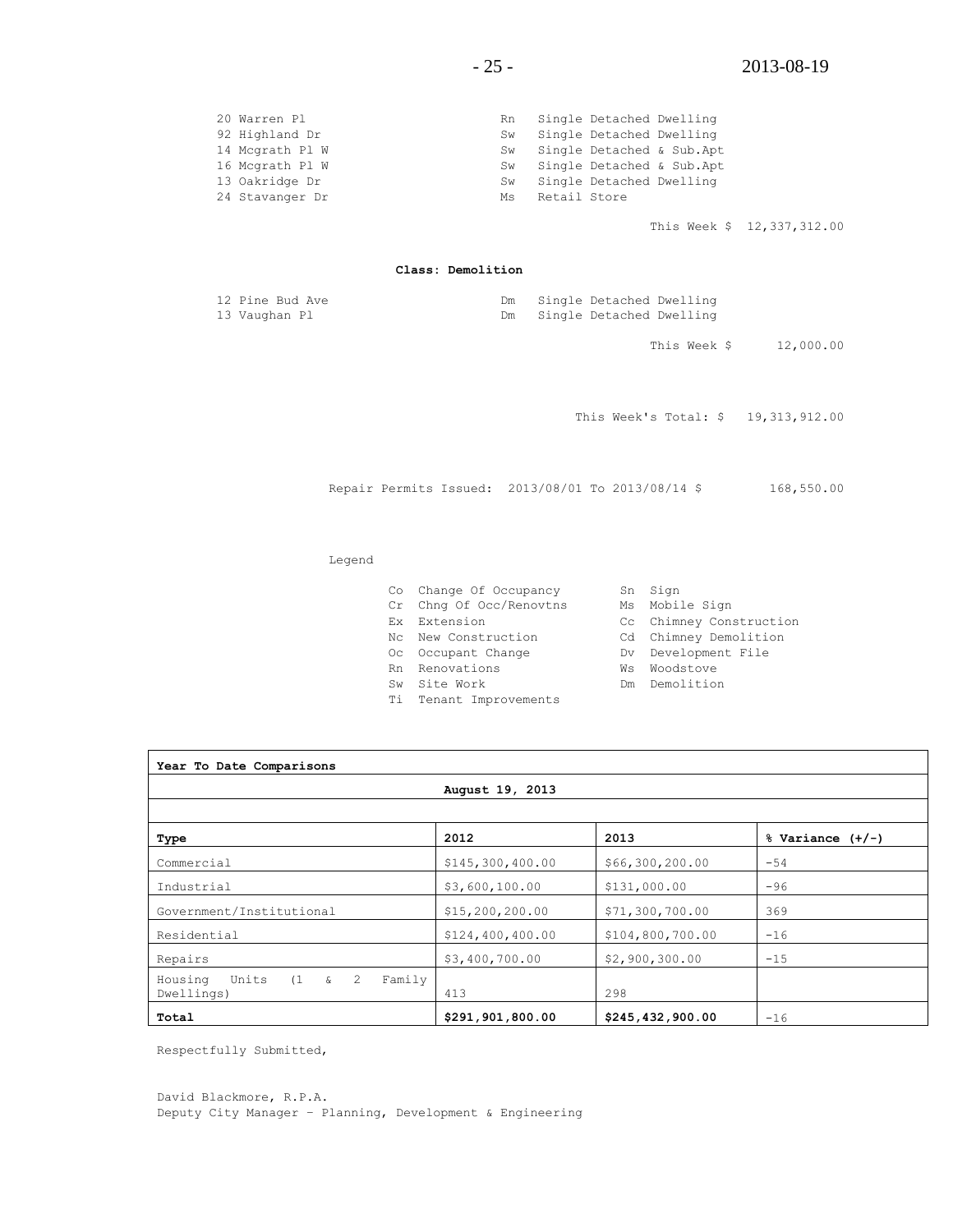## **Payrolls and Accounts**

## **SJMC2013-08-19/374R**

**It was decided on motion of Deputy Mayor Duff; seconded by Councillor Hann: That the following Payrolls and Accounts for the week ending August 8, and August 15th , be approved:**

> **Weekly Payment Vouchers For The Week Ending August 8, 2013**

| <b>Payroll</b>                                                                         |                  |
|----------------------------------------------------------------------------------------|------------------|
| <b>Public Works</b>                                                                    | \$<br>151,774.37 |
| <b>Bi-Weekly Casual</b>                                                                | \$<br>445,976.64 |
| <b>Accounts Payable</b>                                                                | \$1,872,646.37   |
| <b>Total:</b>                                                                          | \$2,470,397.38   |
| <b>Weekly Payment Vouchers</b><br><b>For The</b><br><b>Week Ending August 15, 2013</b> |                  |
| $\overline{\phantom{0}}$<br>Payroll                                                    |                  |
| <b>Public Works</b>                                                                    | \$<br>430,540.45 |
| <b>Bi-Weekly Administration</b>                                                        | 937,742.91<br>\$ |
| <b>Bi-Weekly Management</b>                                                            | 696,350/11<br>\$ |
| <b>Bi-Weekly Fire Department</b>                                                       | \$<br>594.609.07 |
| <b>Accounts Payable</b>                                                                | \$5,185,830.59   |
| <b>Total:</b>                                                                          | \$7,844,973.13   |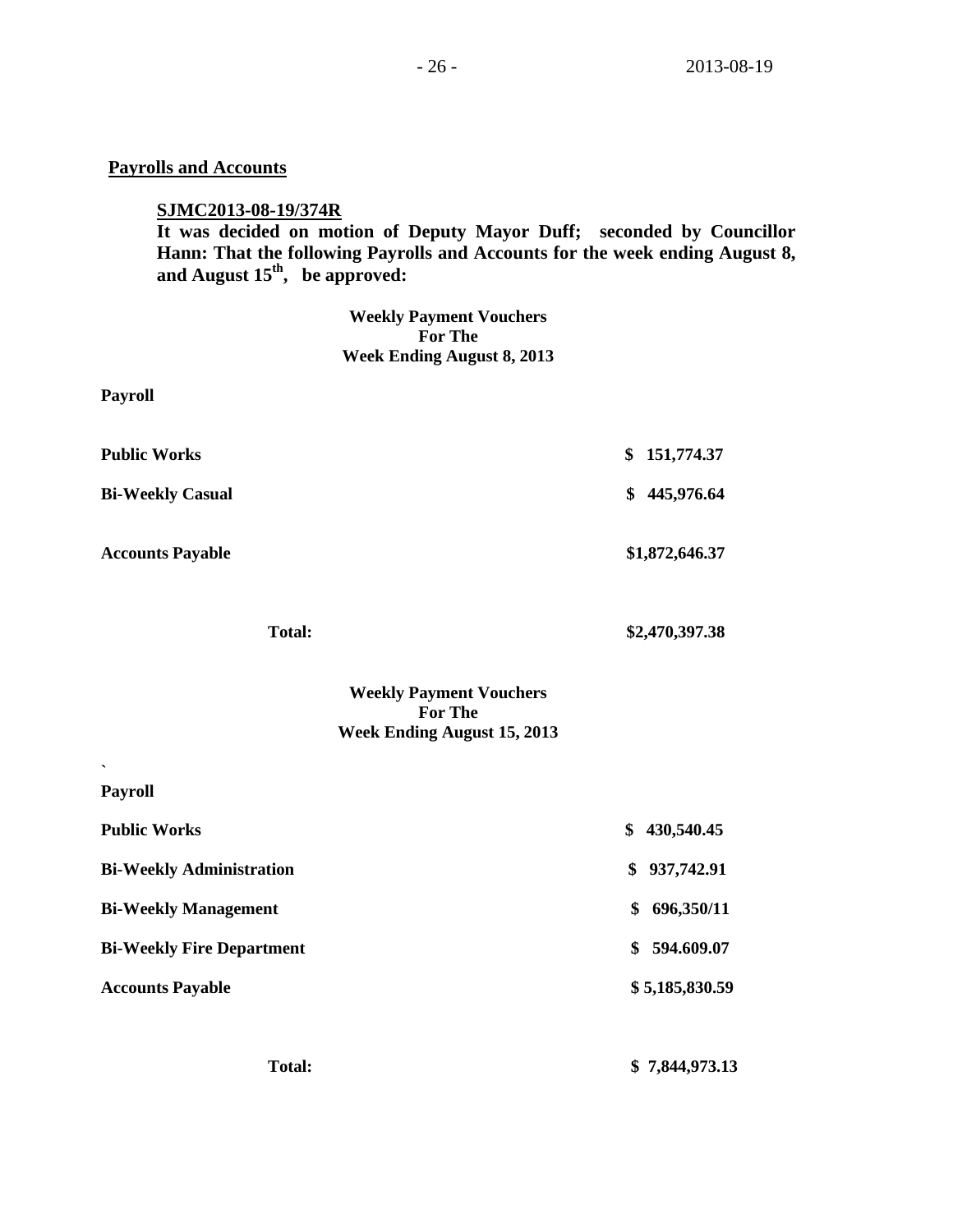## **Tenders**

- a. Tender Two (2) New Small Service Vans
- b. Tender Single Space Parking Meters and Software
- c. Tender Kiwanis Street Construction (Ladysmith Drive to Kelsey Drive)
- d. Tender Sprinkler Upgrade St. John's Recreation Centre, Buckmasters Circle

## **SJMC2013-08-19/375R**

**It was decided on motion of Deputy Mayor Duff; seconded by Councillor Hann: That the recommendations of the Deputy City Manager, Corporate Services & City Clerk; the Director of Engineering and the Acting Deputy City Manager, Public Works, be approved and the tenders awarded as follows:**

- **a. Avalon Ford Sales @ \$61,562.43, taxes extra**
- **b. JJ McKay Canada Ltd. @ \$629,709.90, taxes extra**
- **c. Pyramid Construction Ltd. @ \$1,203,262.42**
- **d. Vipond Fire Protection @ \$225,491.50**

## **Notice of Motion**

Councillor Collins gave the following Notice of Motion:

**TAKE NOTICE that I will at a future Regular Meeting of the St. John's Municipal Council move a motion to rescind Council's decision of August 5th , 2013 to reject the proposed amendments for Maddox Cove Road to rezone land from the Open Space Reserve Zone to the Rural Residential Infill Zone for future residential building lots.** 

# **DATED THIS 19th DAY OF AUGUST, 2013**

## **Petition**

Councillor Galgay tabled a petition the prayer of which reads as follows and which was referred to the Deputy City Manager, Planning, Development and Engineering:

"We, the undersigned, as residents of Hamel Street (South – in the area closest to Freshwater Road) are calling on the City of St. John's Council to take immediate action to curb traffic congestion and peaceful enjoyment issues being experienced in our neighbourhood.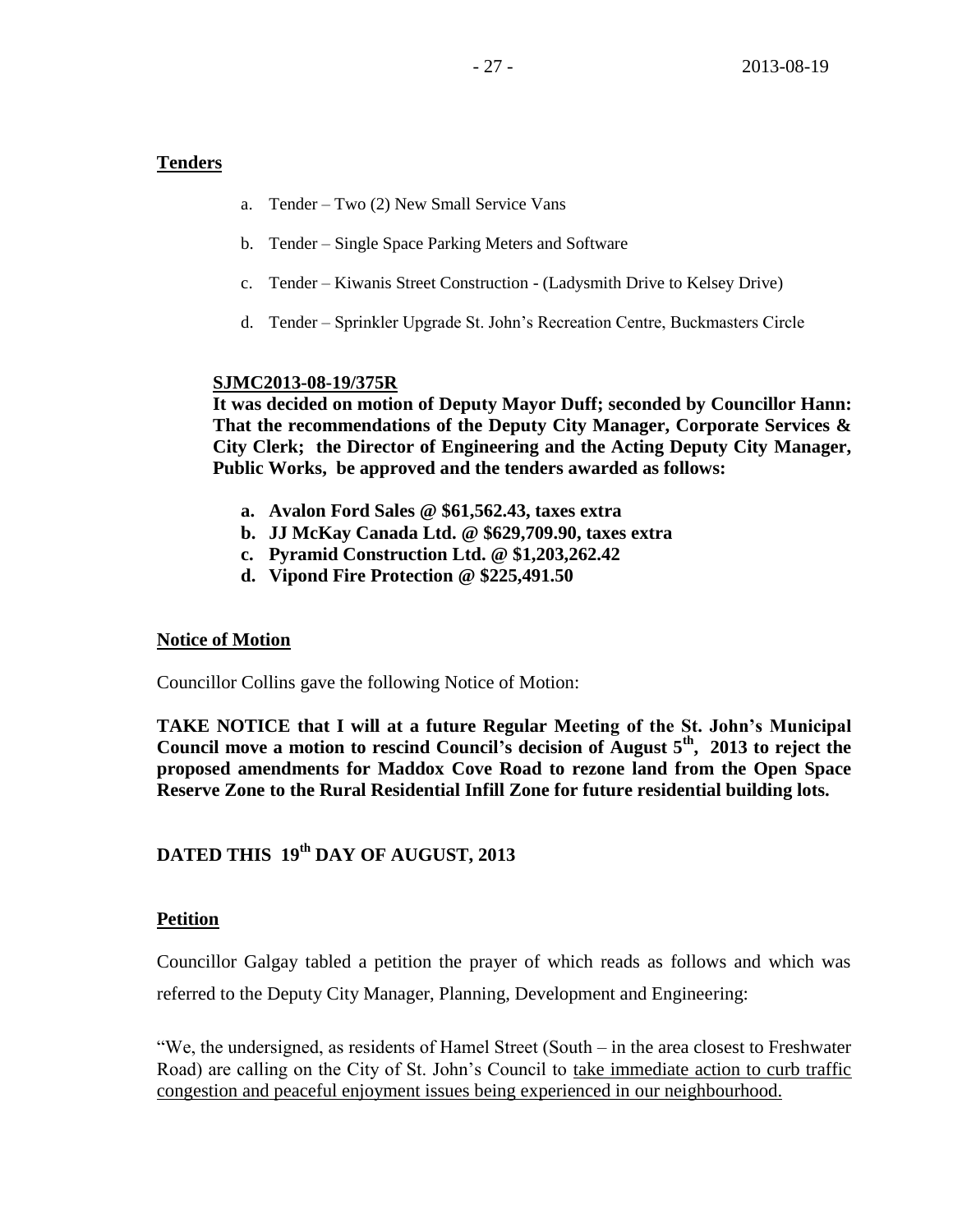Lack of action by City Council as a result of a 40-car taxi stand being allowed to operate on the grounds of the Ultramar Service Station on Freshwater Road has resulted, not only, in over-crowded long-term parking on the Street by the personal vehicles of taxi driver, but also in the following events impacting our peaceful enjoyment of our homes. Namely:

- 1. Obstruction
- 2. Noise
- 3. Pollution and Litter
- 4. Increased crime and vandalism and
- 5. Overall impact on the peaceful enjoyment of our properties"

#### **Other Business**

## **Memorandum dated August 19th, 2013 from Deputy Mayor Duff, Chair Arts Advisory Committee Re: Poet Laureate Tom Dawe's Report, 2010-2013\_\_\_\_\_\_\_\_\_\_\_\_\_\_\_\_\_\_\_\_\_**

Council considered as information the above noted memorandum from Deputy Mayor Duff along with Poet Laureate Tom Dawe's Report, 2010 – 2013.

## **SJMC2013-08-19/376R**

**It was moved by Deputy Mayor Duff; seconded by Councillor Collins: That the Poet Laureate Tom Dawe's Report, 2010 – 2013 be referred to the Arts Advisory Committee.**

## **The motion being put was unanimously carried.**

## **St. Pat's Ballfield**

Council considered a memorandum dated August 16, 2013 from the Acting Deputy City Manager of Public Works concerning St. Pat's Ballfield.

#### **SJMC2013-08-19/377R**

**It was moved by Councillor Galgay; seconded by Councillor Breen: That funding in the amount of \$150,000.00 plus HST be approved and allocated out of the City's three year capital budget, to allow the completion of the improvements to St. Pat's Ballfield.**

## **The motion being put was unanimously carried.**

#### **Shea Heights Lookout**

Council considered a memorandum dated August 19, 2013 from the Acting Deputy City

Manager of Public Works concerning the above noted.